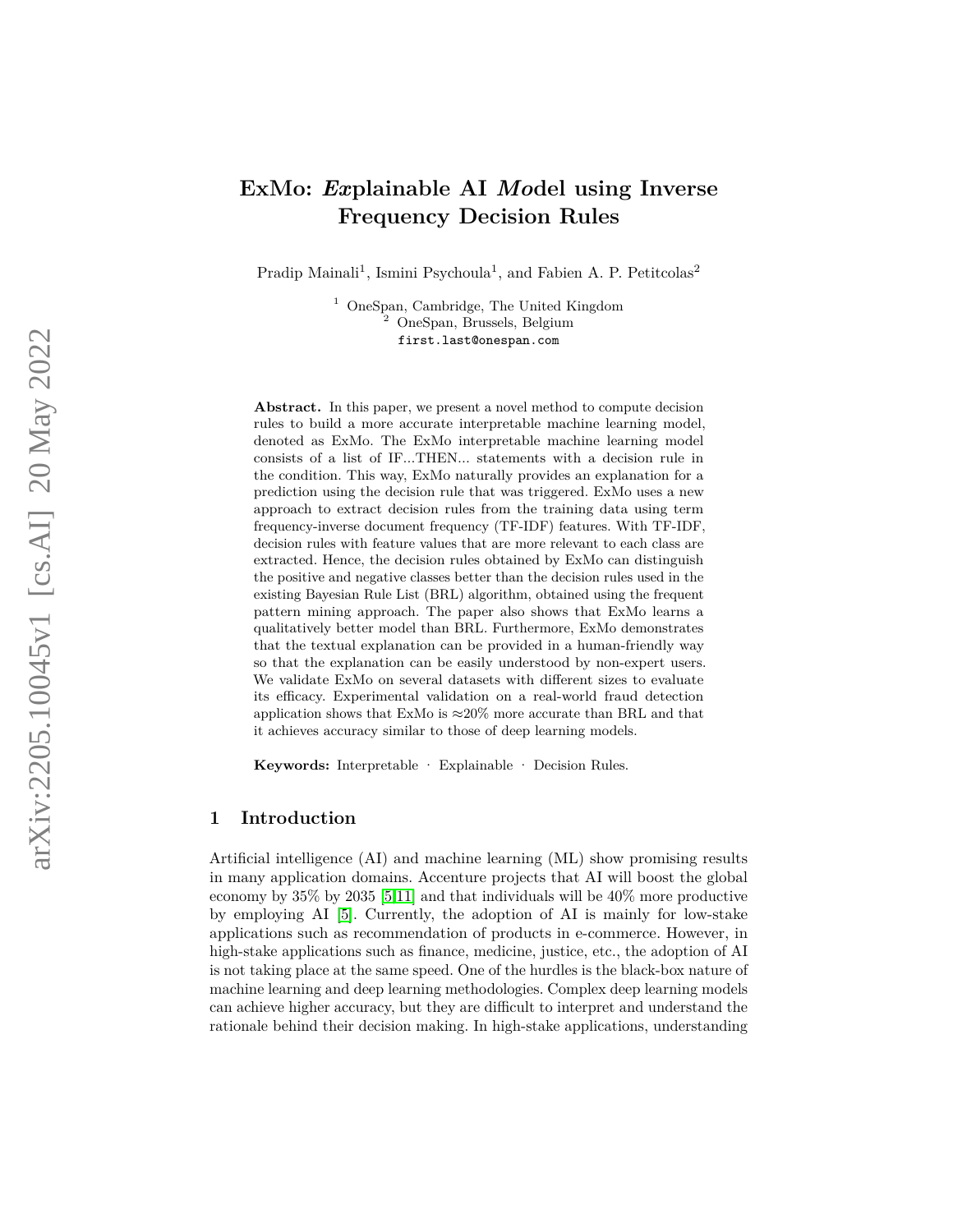the rationale behind decision making is important to build trust in the system. For example, doctors may want to scrutinize the decision of AI, if AI predicts surgery. Also, there is a legal obligation mentioned in the EU General Data Protection Regulation (GDPR) such as 'right to explain' [\[1\]](#page-18-2), hence autonomous systems are required to provide explanations to meet the legal compliance.

The research directions to deal with this problem are Explainable AI and Interpretable AI. In the Explainable AI approach, the predictions are made using a complex black-box model, and a second simpler model is used to help explain what the black-box model is doing locally [\[25,](#page-19-0)[12\]](#page-18-3). Well known model-agnostic approaches are SHAP [\[23\]](#page-19-1) and LIME [\[30\]](#page-19-2), which provide explanations for any machine learning model. Another method designed specifically for deep neural networks is called Integrated Gradients (IG) [\[35\]](#page-19-3). Interpretable AI models can be directly inspected and interpreted by human experts [\[25\]](#page-19-0). A study carried out in [\[32\]](#page-19-4) strongly recommends using interpretable models for high-stake applications. It used to be a common myth that interpretable models were less accurate, however, recent advances with rule list algorithms have led to the ability to build more accurate interpretable models [\[32\]](#page-19-4). Our paper aims to improve the accuracy of interpretable models even further.

This paper proposes a new approach to compute decision rules and an interpretable model is built using them. The method is named ExMo. We compare ExMo with the existing BRL algorithm [\[22\]](#page-18-4), which uses frequent pattern mining (FPGrowth) [\[19\]](#page-18-5), and is commonly used for interpretability, and show that the decision rules provided by ExMo offer greater accuracy and quality. Basically, ExMo advances the research work in BRL further by adopting a new approach for computing the decision rules. The ExMo model is composed of a list of IF...THEN... statements with a decision rule in the 'IF' condition and the 'THEN' part providing the prediction score. Consequently, the model naturally provides an explanation because the features in the decision rule are the main reasons for that prediction. Moreover, the decision rule resembles very highly the human decision-making process where the human reasoning mostly starts with 'IF' and conditions, hence the model is highly interpretable [\[25\]](#page-19-0). To extract the decision rules from the training data, we use features extracted using the term frequency-inverse document frequency (TF-IDF) technique from natural language processing. First, two document classes (i.e., fraud and non-fraud) are created by converting the fraud and non-fraud samples into a text representation, and then the text represented samples are assembled to create two documents (one for each class). TF-IDF features are based on the number of times that features have occurred in each class, which is the term frequency (TF). After that, the inverse document frequency (IDF) is computed: it is a weight computed for the same features in TF and whether these features occur in both the documents or not. If the features occur in both documents, then the weights are small and vice-versa. Finally, TF-IDF features are computed by multiplying both the terms. In essence, IDF de-emphasizes the decision rules with the features that occur in both document classes. Consequently, our approach provides sharper decision rules than the decision rules extracted using frequent pattern mining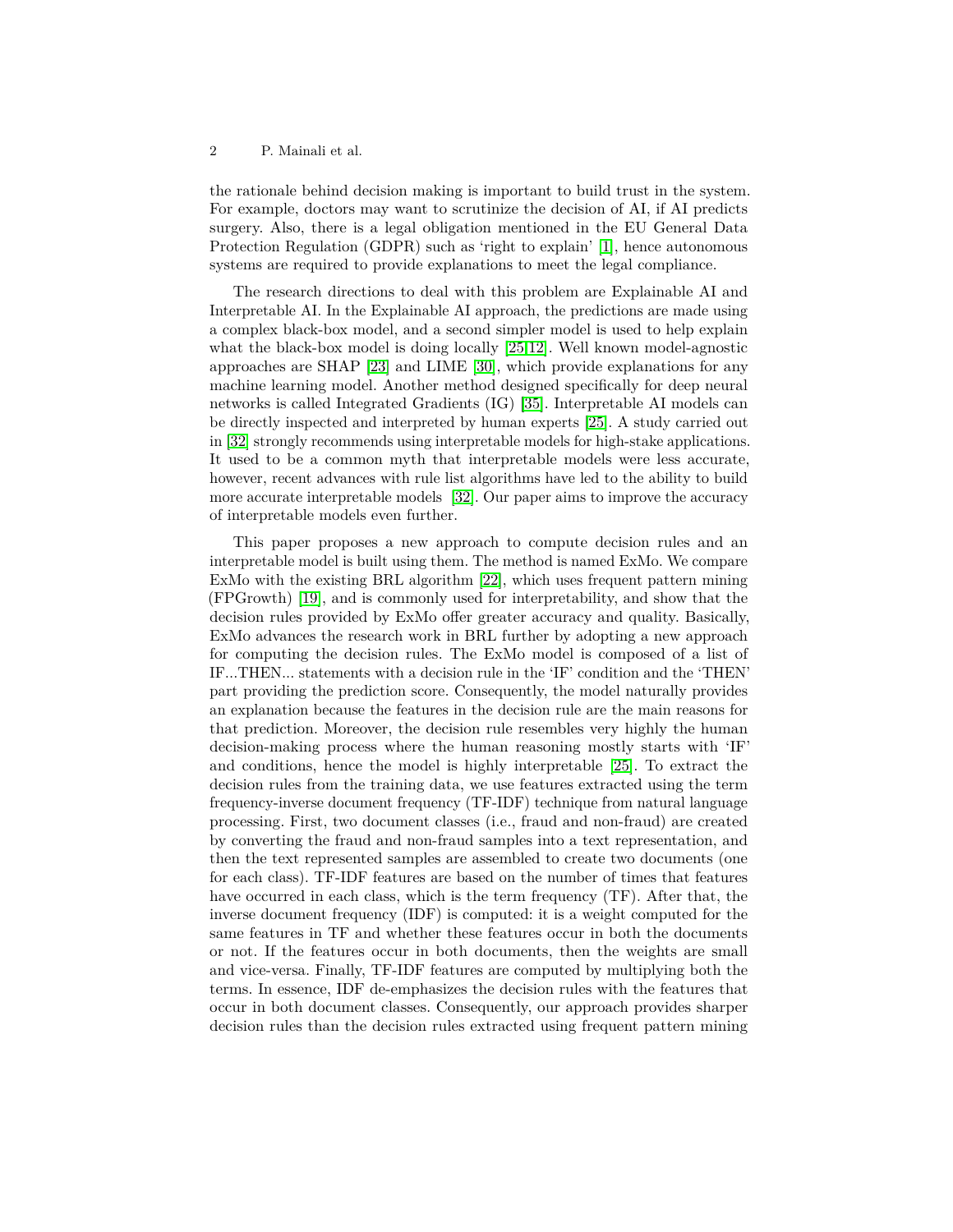such as FPGrowth [\[19\]](#page-18-5) as used in the original BRL algorithm [\[22\]](#page-18-4). In the frequent pattern mining approach, decision rules are computed independently for each class and hence the decision rules are blurry and make the interpretable model less accurate.

The main advantages of the ExMo interpretable model are that the explanation is obtained at no additional computational cost, the ExMo model can be audited by the regulators, and the explanation in the textual form is also provided for non-expert users. Model-agnostic methods such as SHAP [\[23\]](#page-19-1) and LIME [\[30\]](#page-19-2) require perturbation of the training data and need to make predictions for all perturbed data samples to compute the explanation. Consequently, generating the explanation requires expensive computations. The second benefit of ExMo is that the model is readable by human experts, as for example, regulators who can simply read the model in text form to verify for bias and unfairness. AI explainers, such as SHAP, could also be used to provide explanation and auditability to regulators for black-box models. However recently it was shown that AI explainers can be tricked to hide bias [\[34\]](#page-19-5), hence AI explainers may not be safe enough to be used in practice. Another advantage of ExMo is that it also provides an explanation in the textual form, that is, in a more human-friendly way suitable for non-expert users. For this, the decision rule is processed further to format the explanation in textual form. This will bring advantages such as ExMo will enable customer support teams to communicate a prediction to the end-user as to why the loan application was declined and help the doctors to scrutinize the decision in greater detail etc.

The main contribution of this paper is the proposal of a new scheme that uses TF-IDF to extract the decision rules from the training data. We validate the approach with experiments and show that the ExMo interpretable model built using these new decision rules achieves a higher classification accuracy. We also compared ExMo with a deep learning model for fraud detection application, ExMo achieves an accuracy that is close to the deep learning model, while proving an explanation without additional computation time. Furthermore, we also demonstrate that ExMo achieves a qualitatively better model than BRL, thanks to TF-IDF based decision rules. Finally, this paper also demonstrates that ExMo can provide a textual explanation for its prediction, so that non-expert users can also understand the explanation.

# **2 Related Work**

In this section, the machine learning models and explanation approaches are reviewed. We also provide a literature study on how the explanation techniques are being adopted for the development and improvement of machine learning systems.

**Explaining fraud**: There has been a sharp rise in the literature proposing the use of machine learning in real-life applications. Hence, the integration of explanation techniques is also growing [\[28\]](#page-19-6). Several machine learning models for credit card fraud detection are discussed in [\[24\]](#page-19-7). A deep learning approach using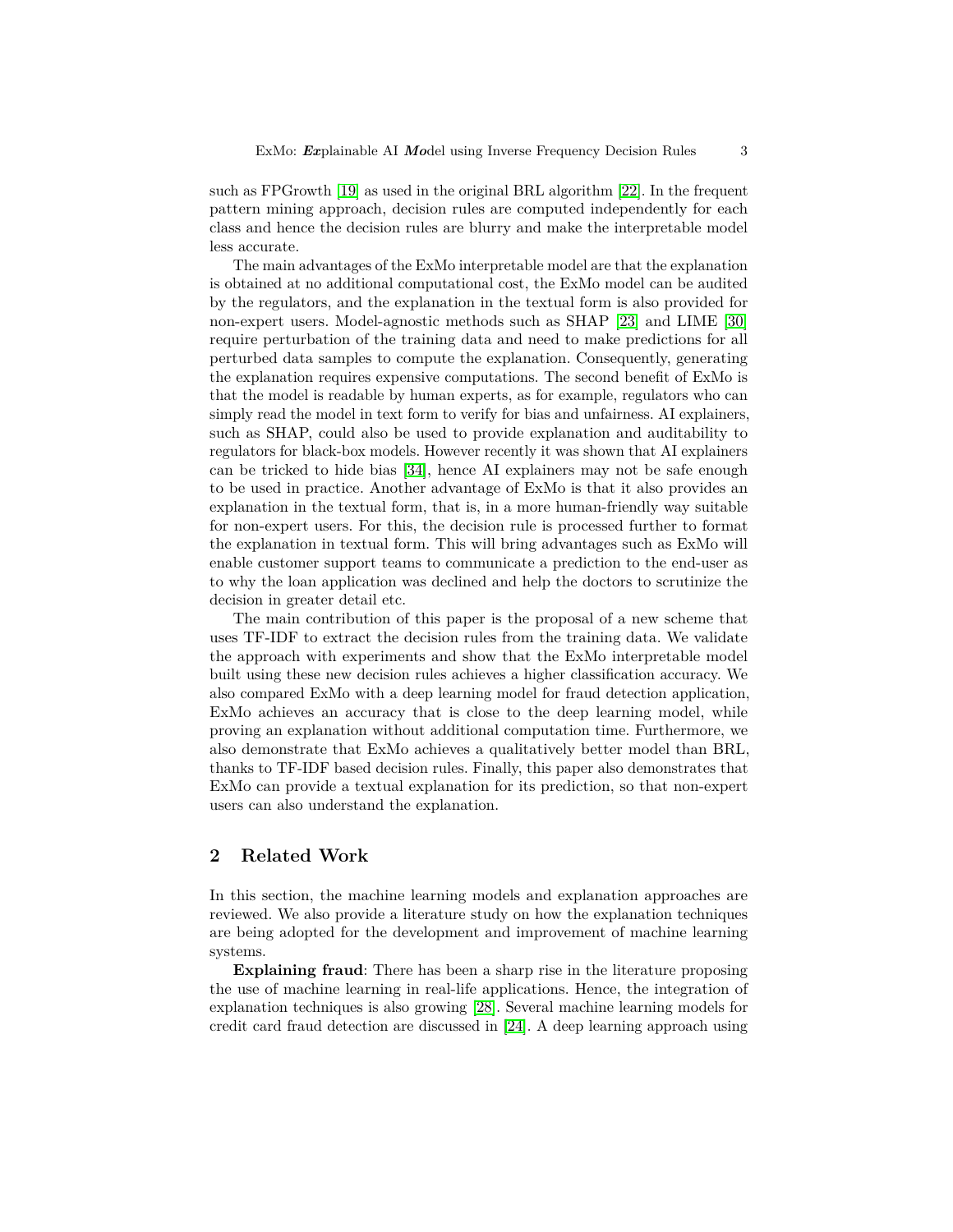convolutional neural networks and Long Short-Term Memory Network (LSTM) sequence model was used for fraud detection in [\[26\]](#page-19-8). Authors of [\[16\]](#page-18-6) developed two novel dashboards to visualize features and a Sankey diagram to visualize the decision rules used to explain the prediction made by machine learning models. The authors found that the adoption of this explanation can dramatically speed up the process of filtering potential fraud cases. The SHAP explanation technique was used in [\[17\]](#page-18-7) to improve a fraud detection model. In their approach, specialists analyzed the output of a fraud detection model with the SHAP technique in each iteration to check whether the model had learned the desired pattern or not. xFraud [\[29\]](#page-19-9) is proposed to detect fraud from the graph representation of data for online retail platforms. The explanation is generated using GNNExplainer and the results are fed to the business unit for further processing to understand predictions. A deep learning model is used for fault detection in [\[15\]](#page-18-8) and SHAP explanation technique was used to understand the prediction of the model. Finally, in [\[37\]](#page-19-10) the authors show how explanation techniques could be used to better identify adversarial attacks and help prevent fraud in the medical domain.

**Explainable AI**: The growing popularity of deep learning methodology and its black-box nature have led to the development of "Explainable AI". Model agnostic and model-specific explanation techniques are two different mechanisms for this. The model agnostic approach creates a second model to explain what the actual deep learning model is doing locally and can explain any machine learning or deep learning model. LIME [\[30\]](#page-19-2) and SHAP [\[23\]](#page-19-1) are popular techniques based on this category. LIME and SHAP provide an explanation based on feature importance, showing the different features that are contributing positively and negatively to the prediction. LIME approximates a local region with an interpretable model such as a linear model. SHAP uses a game-theoretic approach, namely Shapley values to assign credit to input features to generate feature importances. Anchors [\[31\]](#page-19-11) improved upon LIME by replacing a linear model with a logical rule similar to the decision rule, providing a more selective explanation. Due to data perturbation, the explanation provided by LIME can have slightly different features on each run. To provide a consistent explanation for each run, DLIME [\[39\]](#page-19-12) was proposed, which perturbs data based on clusters for more deterministic data perturbation rather than perturbing the whole dataset. GraphLIME [\[20\]](#page-18-9) is another adaptation of LIME to provide an explanation for models applied to graphrepresented data. RESP [\[14\]](#page-18-10) provides an explanation based on causality and has also been validated on credit and fraud datasets. Methods to explain the output of deep neural networks (DNN) have also been developed. DeepLIFT [\[33\]](#page-19-13) computes the importance scores for input features by comparing them with a reference entity. Layer-wise relevance propagation (LRP) [\[13\]](#page-18-11) explains the classifier's decision by decomposition and by redistributing the prediction backwards through the layers until it assigns a relevance score to each input variable. Integrated Gradients [\[35\]](#page-19-3) accumulate the gradients obtained after perturbing input from the reference value to the input value and provide an explanation as feature importance scores.

**Interpretable AI**: Interpretable models provide both a prediction and the reason for the prediction. Interpretable models are those that directly build a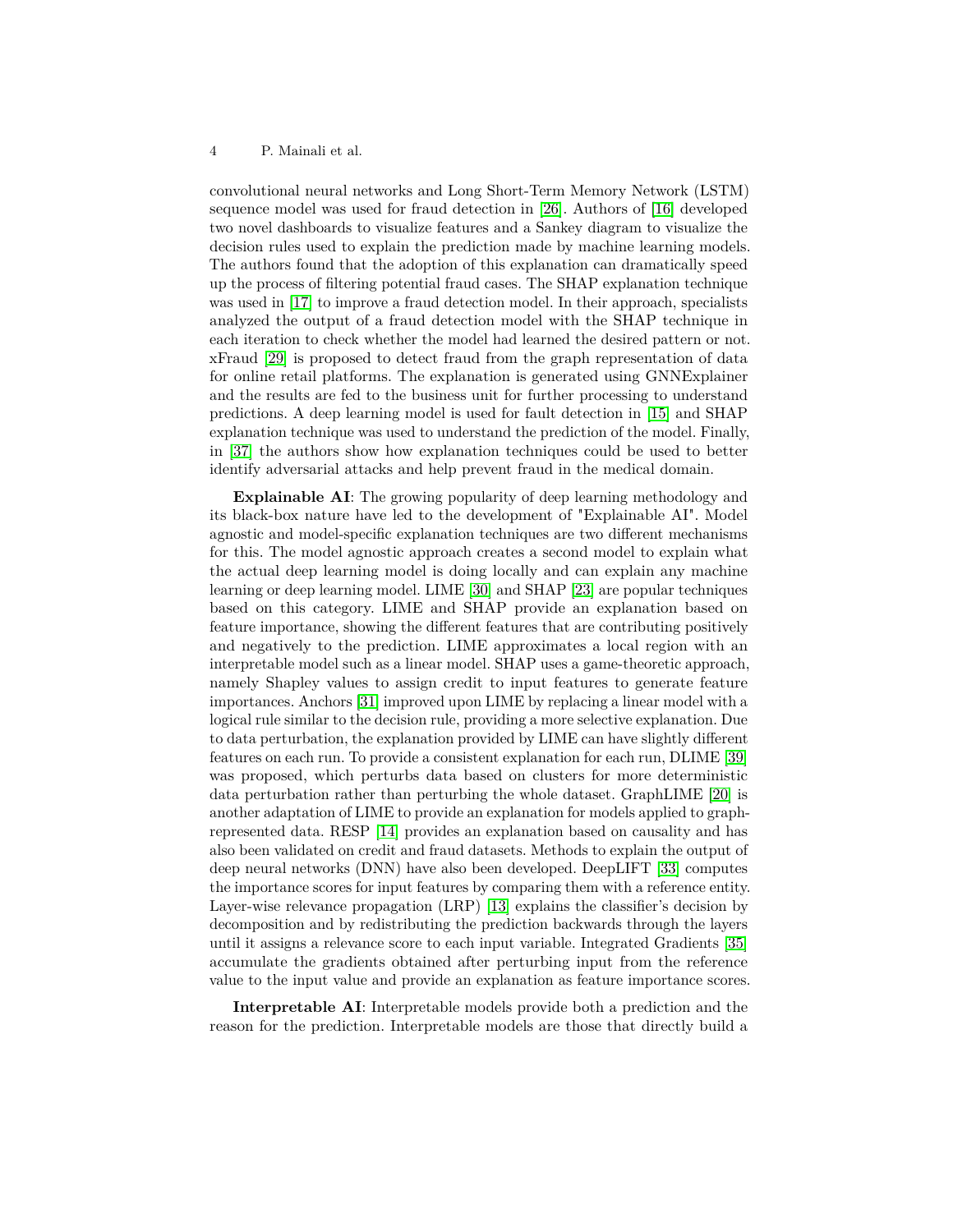human-readable model from the data. Recently, interpretable models started to be built using decision rule lists [\[38,](#page-19-14)[22,](#page-18-4)[36\]](#page-19-15). The decision rules are extracted using a frequent pattern mining algorithm. Then the model is built using the decision rules. The decision rules are highly interpretable and naturally provide an explanation for the prediction. The method proposed in [\[27\]](#page-19-16) replaces the last layer of the neural network and predicts over the decision rules, providing both prediction and explanation together. For high-stake applications, the paper [\[32\]](#page-19-4) suggested following the path of building the interpretable model because it provides stable and truthful explanations.

# **3 Proposed Method**

In this section, we explain ExMo in detail on how decision rules are computed from the training data and the interpretable model is built from these decision rules. We also briefly review the Bayesian rule list (BRL) algorithm in Sec. [3.1.](#page-4-0) Following that, our new approach for learning the decision rules using TF-IDF features is explained in Sec. [3.2.](#page-6-0)

### <span id="page-4-0"></span>**3.1 Review of the Bayesian Rule List (BRL) Algorithm**

The goal of the BRL algorithm [\[22\]](#page-18-4) is to learn a model which consists of an ordered collection of decision rules  $(d = \{a_i\}_{i=1}^m)$  as shown in Table [1,](#page-4-1) where  $m$ is the number of rules in the decision list. The model is specified by a list of IF...THEN... statements with a decision rule  $(a_i)$  in the condition of the 'IF' part and a probability of classification in the 'THEN' part as shown in Table [1.](#page-4-1) The

<span id="page-4-1"></span>**Table 1.** Interpretable model

| if $a_1$ |  | then $y \sim \text{Binomial}(\theta_1)$ , $\theta_1 \sim \text{Beta}(\alpha + N_1)$                                               |
|----------|--|-----------------------------------------------------------------------------------------------------------------------------------|
|          |  | else if $a_2$ then $y \sim \text{Binomial}(\theta_2)$ , $\theta_2 \sim \text{Beta}(\alpha + N_2)$                                 |
|          |  |                                                                                                                                   |
| ٠        |  |                                                                                                                                   |
|          |  | else if $a_m$ then $y \sim \text{Binomial}(\theta_m)$ , $\theta_m \sim \text{Beta}(\alpha + N_m)$                                 |
| else     |  | $y \sim \text{Binomial}(\boldsymbol{\theta}_0), \ \boldsymbol{\theta}_0 \sim \text{Beta}(\boldsymbol{\alpha} + \boldsymbol{N}_0)$ |

decision rule  $a_i$  is a condition on data sample  $x$  that evaluates to true or false. *y* is a prediction score which is a binomial distribution over labels  $\theta_i$ , which is computed from prior  $\alpha$  and the likelihood specified with the beta distribution. The vector  $\boldsymbol{\alpha} = [\alpha_1, \alpha_0]$  has a prior parameter for each class. The notation  $N_i$  is a two-dimensional vector of counts for positive and negative classes. The counts are computed from training data that satisfy the decision rule *a<sup>i</sup>* and none of the previous decision rules from  $a_1$  to  $a_{i-1}$  in the list.

In the BRL algorithm, the decision rules are mined from the training dataset using a frequent pattern mining algorithm such as FPGrowth, Apriori, etc. A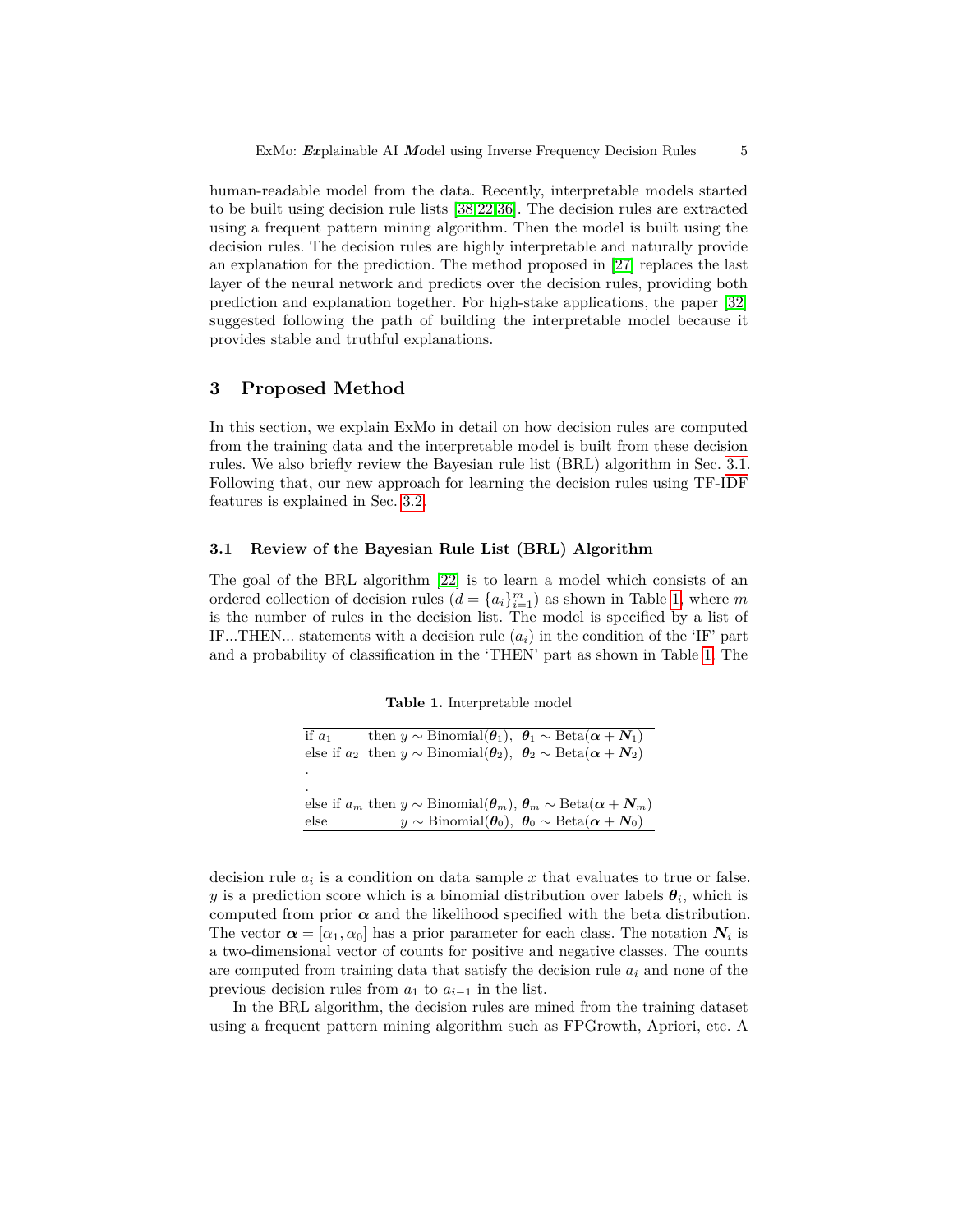frequent pattern mining algorithm computes frequent co-occurrence of feature values. Support is used to measure the occurrence of feature values as below:

<span id="page-5-0"></span>
$$
Support(x, f) = \frac{1}{n} \sum_{i=1}^{n} I(x_i)
$$
\n(1)

where *f* is the feature value, *n* is the number of samples in the training dataset and  $I$  the indicator function that returns 1 if the sample has feature value  $f$ , otherwise 0.

To extract the decision rules for binary classification, the training samples are grouped into positive and negative groups. Then, the frequent pattern mining algorithm is applied on each group to extract decision rules. Later, the decision rules with support values (as in Eq. [1\)](#page-5-0) that are higher than some threshold values are extracted. Once the decision rules from each group are extracted, the decision rules are combined to create a pool of decision rules (*A*).

The BRL algorithm learns the interpretable model as stated above from the pool of decision rules that was obtained earlier. Bayesian statistics is used to compute the posterior over the decision list, which is computed from the likelihood and prior as below:

<span id="page-5-2"></span>
$$
p(d|x, y, A, \alpha, \lambda, \eta) \propto p(y|x, d, \alpha)p(d|A, \lambda, \eta)
$$
\n(2)

where *d* is an ordered decision list, *x* the data sample, *y* the label, *A* the pool of pre-mined decision rules, *λ* the prior expected length of the decision lists, *η* the prior expected number of conditions in a rule, and  $\alpha$  the prior pseudo-count for the positive and negative classes which is fixed at [1*,* 1] as in [\[22\]](#page-18-4).

The likelihood for the model is given by:

$$
p(y|x, d, \alpha) \propto \prod_{j=0}^{m} \frac{\Gamma(N_{j,0} + \alpha_0)\Gamma(N_{j,1} + \alpha_1)}{\Gamma(N_{j,0} + N_{j,1} + \alpha_0 + \alpha_1)}
$$
(3)

 $N_{j,0}$  and  $N_{j,1}$  are counts of training observations with labels 0 and 1 respectively that satisfy the decision rule  $a_j$  and not  $a_1$  to  $a_{j-1}$ . The likelihood of rule  $a_j$  is large if  $N_{j,0}$  is large and  $N_{j,1}$  is very small or vice versa.

The prior is given by:

<span id="page-5-1"></span>
$$
p(d|A,\lambda,\eta) = p(m|A,\lambda) \prod_{j=0}^{m} p(c_j|c_{ (4)
$$

Here, *c<sup>j</sup>* is the number of features in the rule or cardinality of each decision rule. The first and second terms in Eq. [4](#page-5-1) are respectively the priors for the number of rules  $m$  in the model and the number of features  $c_i$  in a decision rule.

The BRL algorithm can be summarised in the following steps:

1. The decision rules (*A*) in Eq. [2](#page-5-2) are pre-mined by using the FPGrowth algorithm.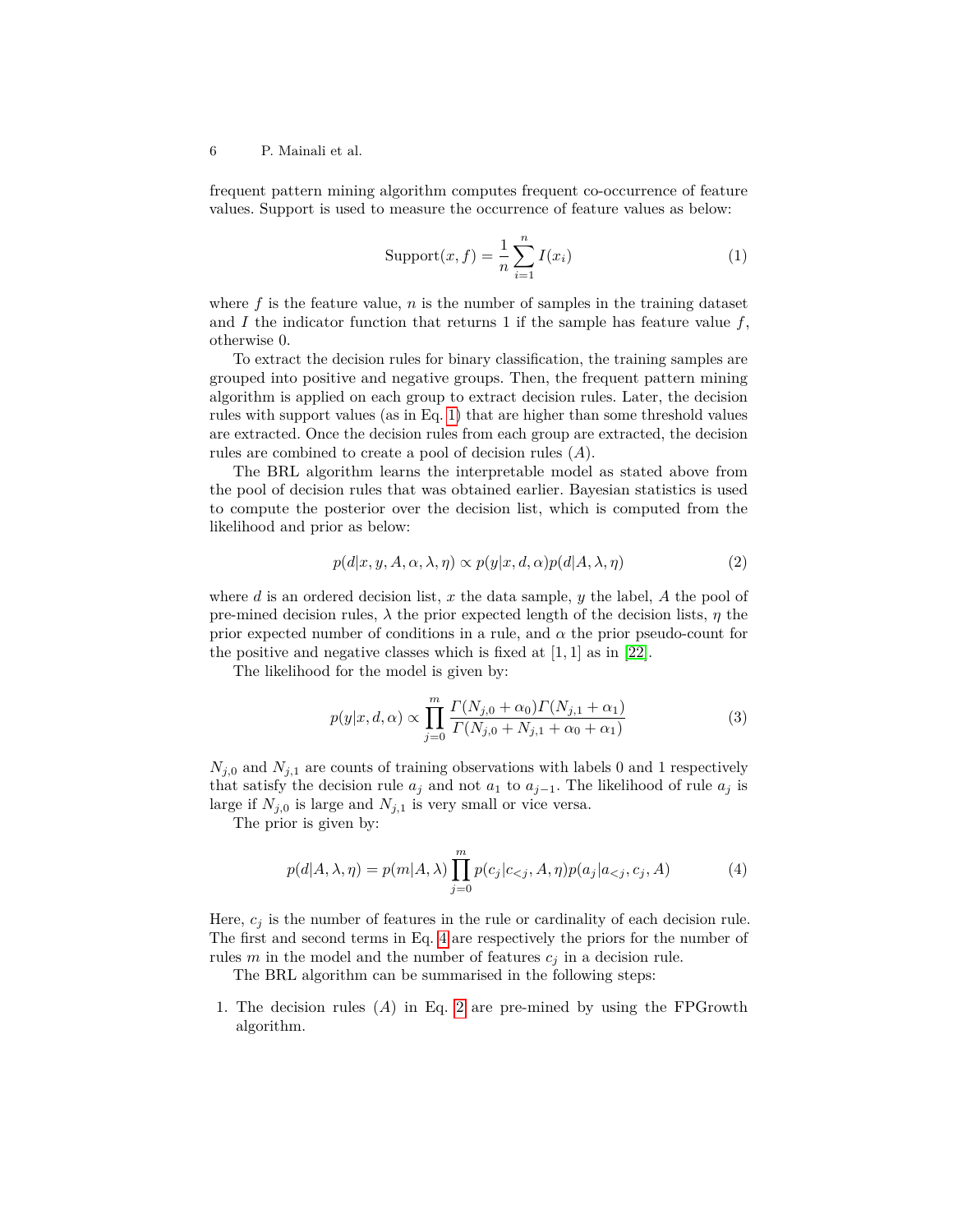ExMo: *Ex*plainable AI *Mo*del using Inverse Frequency Decision Rules 7

- 2. The Decision list *d* is sampled randomly from the prior distribution.
- 3. Markov Chain Monte Carlo (MCMC) sampling with Metropolis-Hastings is used to compute posterior in Eq. [2,](#page-5-2) generating a chain of the posterior samples of decision list  $d = \{a_i\}_{i=1}^m$ . The posterior samples in the chain are added by generating the proposal sample *d* <sup>∗</sup> by modifying the current *d* and if the acceptance criteria are satisfied as specified in the Metropolis-Hastings algorithm. The decision list *d* is modified by adding, moving or removing the decision rule  $(a_i)$  from the list. The option to move, add or remove the decision rule  $(a_i)$  in the decision list is chosen randomly. The algorithm is executed for  $K$  (e.g., 30,000) iterations. The algorithm runs three different MCMC chains, each initialized randomly.
- 4. Select the decision list from the sampled lists (i.e., chain) with the highest probability according to the posterior distribution.

# <span id="page-6-0"></span>**3.2 Decision Rules from TF-IDF**

The quality of the decision rules plays an important role for the BRL algorithm to achieve higher accuracy. Therefore, we borrowed an idea from text mining to extract the best decision rules by using TF-IDF *n*-gram features. To enable the text processing of data, the training data is converted into two documents (i.e., positive and negative classes of documents) by combining all samples from the same class. For example, the text document for a positive class is created by concatenating all samples having positive labels. Before concatenating the samples, the numerical features are also discretized as mentioned in the BRL algorithm. The discretization of samples is done using the algorithm proposed in [\[18\]](#page-18-12). This allows treating the numerical feature as a categorical feature for text processing. The label is also used to find cut points for discretization. Once the data is represented in two text documents, *n*-gram TF-IDF features are computed. 'TF' is a term-frequency and measures how important a feature is to a document. 'IDF' is an inverse-document-frequency and identifies how important the features are to a specific document. The 'IDF' values are smaller for the feature values that are common to both documents. The 'IDF' values are larger for feature values that occur only in one document. The final weighting of feature values in a decision rule using the TF-IDF is computed by multiplying both the terms as follows:

$$
tf-idf(f, l) = tf(f, l) \times idf(f)
$$
\n<sup>(5)</sup>

where

$$
idf(f) = 1 + \log \frac{1+N}{1 + df(f)},
$$
\n(6)

*l* is the document class, *N* is the number of documents  $(N = 2$  in our case), and where  $df(f)$  is the number of documents that contain a term or feature value *f*. We can observe that 'TF' has a similar meaning to that of 'Support' in Eq. [1.](#page-5-0) In our approach, the term 'IDF' helps to emphasize the decision rules with feature values that occur in one document class only and de-emphasize the decision rules with feature values that occur in both the classes. Hence, the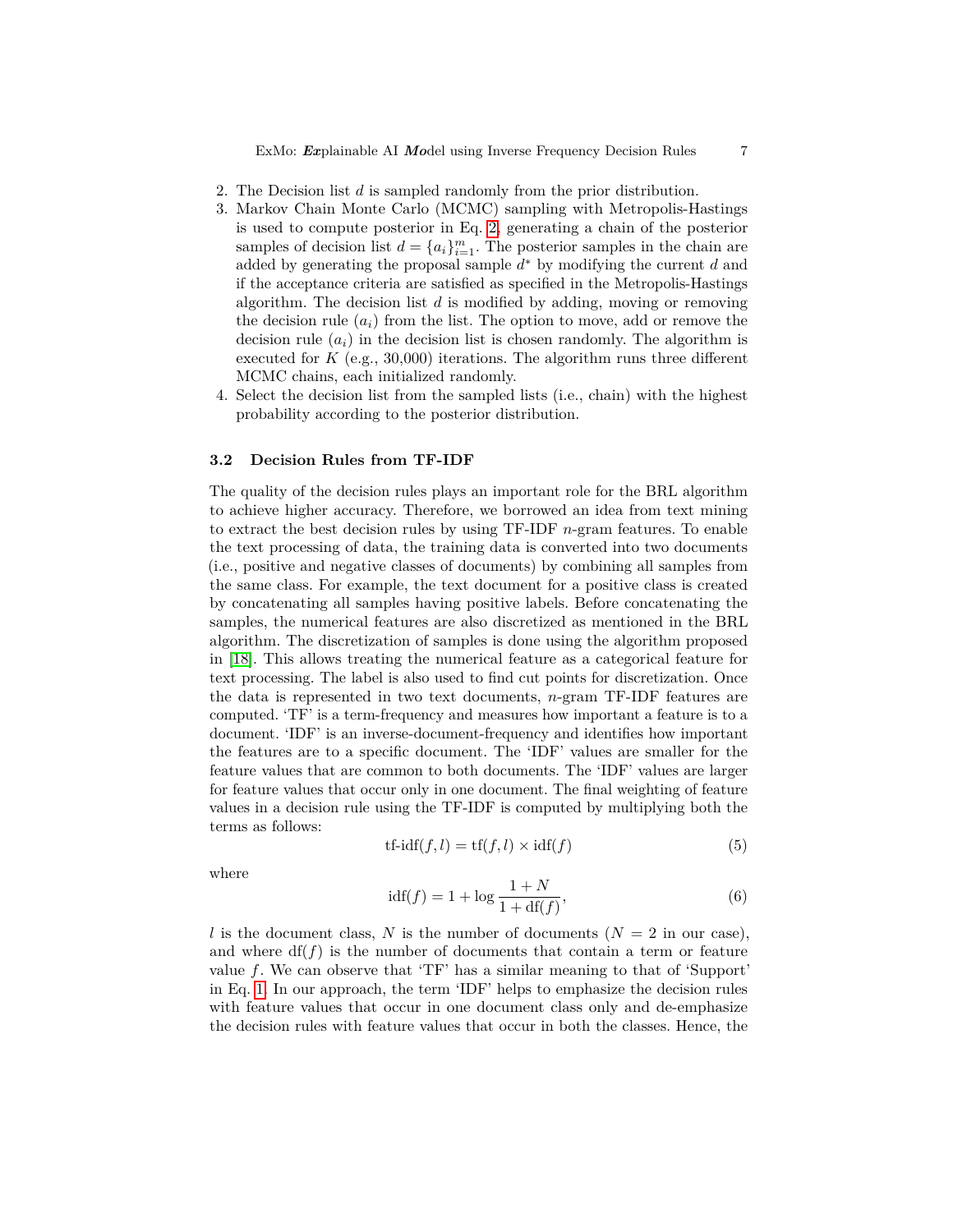decision rules computed by our method are better in quality than those obtained by the frequent pattern mining algorithms as used in the original BRL algorithm.

| <b>Algorithm 1:</b> Algorithm for computing decision rules |  |  |  |
|------------------------------------------------------------|--|--|--|
|                                                            |  |  |  |

- <span id="page-7-0"></span>1: Initialize cardinality of decision rules, i.e. *n*-gram range setting for TF-IDF
- 2: Initialize maximum number of permutations *P*
- 3: Pool of decision rules  $A = \lceil \cdot \rceil$
- 4: **for** *t* = 1*...P* **do**
- 5: Permute position of feature columns in tabular data
- 6: Convert samples to text and create positive and negative document classes
- 7: Compute *n*-gram TF-IDF features
- 8: Get top-*k* n-gram features from each document class
- 9: Append the top-2*k* features to *A*
- 10: **end for**
- 11: Randomly shuffle the decision rules *A*

The algorithm to compute the decision rules using TF-IDF *n*-gram features is given in Algorithm [1.](#page-7-0) In the first step, the algorithm is initialized for cardinality and the number of permutations  $(P)$  to be performed. The cardinality mentioned in Eq. [4](#page-5-1) corresponds to the maximum number of features in a decision rule. This also corresponds to a maximum value in *n*-gram range settings for the TF-IDF algorithm. For example with the *n*-gram range setting (3*,* 5), a decision rule with a maximum number of 5 features are computed. The next parameter is *P*. We permute the position of the feature columns in the tabular data to compute the decision rules with different n-gram features. The number of times that the position of feature columns are permuted is defined by *P*. In each iteration from steps 3 to 9, the position of feature columns in tabular data is permuted and the data is converted to two document classes as discussed earlier. The *k* top *n*-gram features from each class are extracted. In total,  $2 \times k$  decision rules are extracted from each iteration. The process is repeated for *P* number of permutations. In the end, the algorithm outputs  $2k \times P$  decision rules. The pool of decision rules is randomly shuffled. This pool of decision rules is given as input to the BRL algorithm to learn the interpretable model.

# **4 Experimental Results**

In this section, we provide the experimental results of classification accuracy, comparison of the models, comparison of explanations generated by different algorithms, and execution time to compute explanations. We also provide details of the datasets and the features present in the dataset. We compare the explanations generated by our algorithm with BRL, LIME [\[30\]](#page-19-2), SHAP [\[23\]](#page-19-1), Anchor [\[31\]](#page-19-11) and IG [\[35\]](#page-19-3).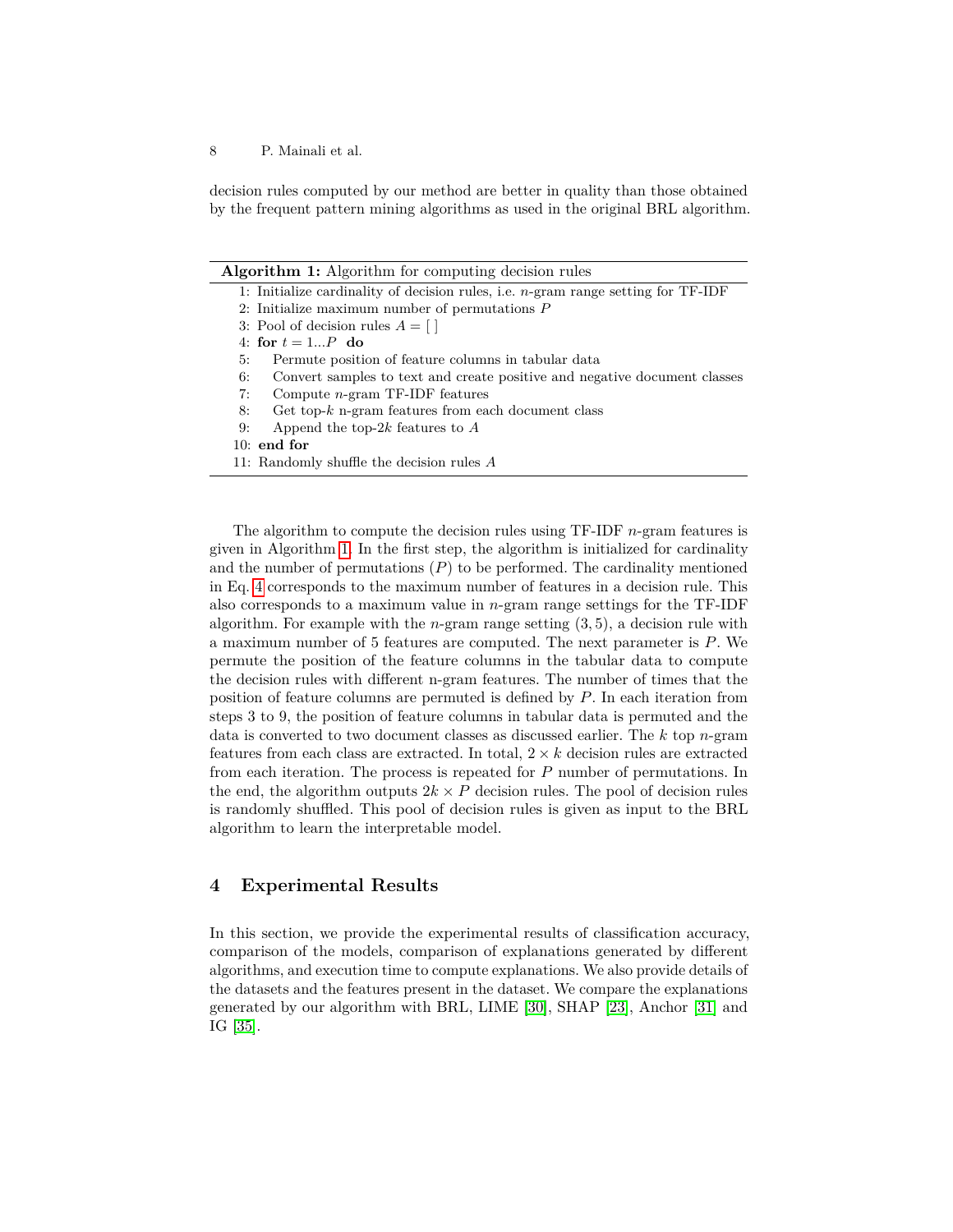#### **4.1 Datasets**

We evaluate the algorithms on small and large datasets to evaluate the efficacy of ExMo. The small dataset consists of a few samples and features. The large dataset consists of a huge number of samples and features so that the scalability of ExMo can be evaluated. The details of the datasets are given below. We also provide some information regarding the features in the dataset as well so that the explanations given by the algorithms can be illustrated better.

**Small Dataset:** We used Diabetes [\[9\]](#page-18-13), Default Credit Card Payment [\[3\]](#page-18-14) and Income over 50K (or adult) [\[7\]](#page-18-15) datasets, having 769, 30,000 and 48,842 samples, respectively. In terms of the number of features, the datasets contain 8, 23 and 14, respectively. We used 80% of data for training and 20% of data for testing. We also use the diabetes dataset to compare the models and to compare textual explanations, hence we provide more information regarding the features. The features in the diabetes dataset are: the number of times pregnancy occurred (times\_pregnant), plasma glucose level after 2 hours (plasma\_glucose), diastolic\_blood\_pressure, tricep\_skin\_fold\_thickness, serum\_insulin, body\_mass\_ index, diabetes\_pedigree\_function and age.

**Large Dataset:** We carried out the experiment on the large dataset so that the experiment demonstrates that ExMo can be applied in the large dataset as well. For this, we selected the IEEE-CIS Fraud Detection dataset [\[6\]](#page-18-16), which is a real-world dataset consisting of 500K samples and 433 features for online payments collected by Vestas Corporation. The dataset provides labels: fraud and not-fraud. There are 433 features in the dataset. Most of the features are masked and their actual meanings are not provided due to privacy and security concerns. Therefore, we used 54 features for which the description of the features are known as the explanation could be more understandable. We now provide a brief explanation of the features that we kept. 'TransactionAMT' gives the transaction amount in USD. 'ProductCD' is the product category for each transaction. The device type such as mobile or desktop and information about the device such as operating system are given in 'DeviceType' and 'DeviceInfo' respectively. The features 'card1'–'card6' are card related features such as debit or credit card type, card category (e.g., Mastercard, Visa, or American Express), issue bank, country, etc. The purchaser's and receiver's email domains are given in 'R\_emaildomain' and 'P\_emaildomain' features respectively. 'M1'–'M9' are match features, whether the names on the card and address, etc. match or not. 'C1'–'C14' are count features such as how many addresses are found to be associated with the payment card. 'D1'–'D15' are time delta features, such as days between previous transactions, etc. The address features are given in 'addr1' and 'addr2' and are, respectively, billing region (zip code) and billing country. 'dist1' and 'dist2' are distance features and are distance between billing address and mailing address. The following features are categorical features: 'ProductCD', 'card1'–'card6', 'addr1', 'addr2', 'P\_emaildomain', 'R\_emaildomain', 'M1'–'M9'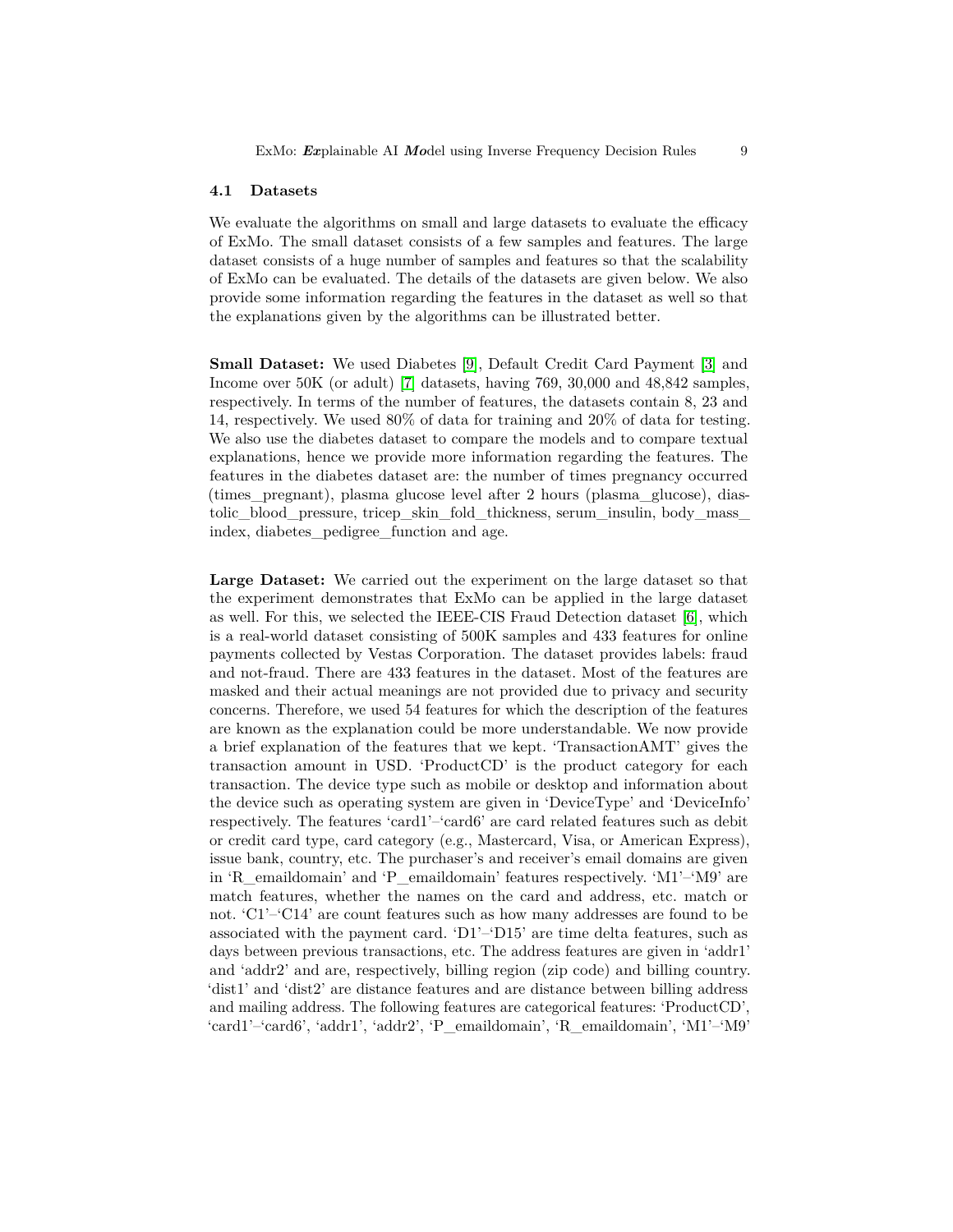and the remaining features are numerical features. The data samples were divided into 60% for training (i.e., 377K samples), 20% (95K samples) for testing and 20% (95K samples) for validation.

### **4.2 Classification Accuracy**

In this experiment, we compare the classification accuracy of ExMo, BRL and machine learning models on both small and large datasets. We used the AUC-ROC (area under ROC curve) score for comparison as used in [\[6](#page-18-16)[,38,](#page-19-14)[22\]](#page-18-4).

**Table 2.** Classification scores on the small dataset

<span id="page-9-0"></span>

| Dataset                  |            | BRL XGBoost Ours |               |
|--------------------------|------------|------------------|---------------|
| Diabetes                 | $\pm 0.66$ | 0.79             | 0.81          |
| Default Credit Card 0.70 |            | 0.77             | $\sqrt{0.76}$ |
| Income over 50K          | 0.80       | 0.89             | 0.88          |

**Small Dataset:** Table [2](#page-9-0) shows the classification accuracy comparison on the small dataset for BRL, XGBoost and ExMo. Both ExMo and BRL were set to learn 10, 20 and 50 decision rules, respectively, for diabetes, default credit card payment and income over 50K datasets. The training was also executed for  $K = 30000$  iterations. Both ExMo and BRL were set to learn a maximum of 5 features in decision rules as well. The experimental result shows that ExMo achieves higher classification accuracy in all three datasets, thanks to TF-IDF based decision rules.

**Large dataset:** To evaluate the classification accuracy, we also build a deep learning model to detect fraud. The details of the deep learning model, algorithm settings and classification scores are provided below.

**Deep Learning Model for Fraud Detection:** We used a three-layered neural network to build the model for fraud detection. Embeddings were used for the categorical features and the output of the embedding layer is provided as input to the first layer. The first and second layers have 16 and 8 neurons, respectively, and the final layer is a sigmoid. The model outputs the probability of being a fraud for the given input sample.

**Algorithm Settings:** We trained ExMo for three different *n*-gram settings of (3*,* 5), (5*,* 7), and (7*,* 9) and these versions are referred, respectively, by 'Ours-5', 'Ours-7', and 'Ours-9'. We used  $P = 200$  and  $k = 10$  in our experiments. With these settings, we extracted 3049, 3110, 3090 decision rules for the three different settings. Our algorithm is also configured to learn a model with a list of 125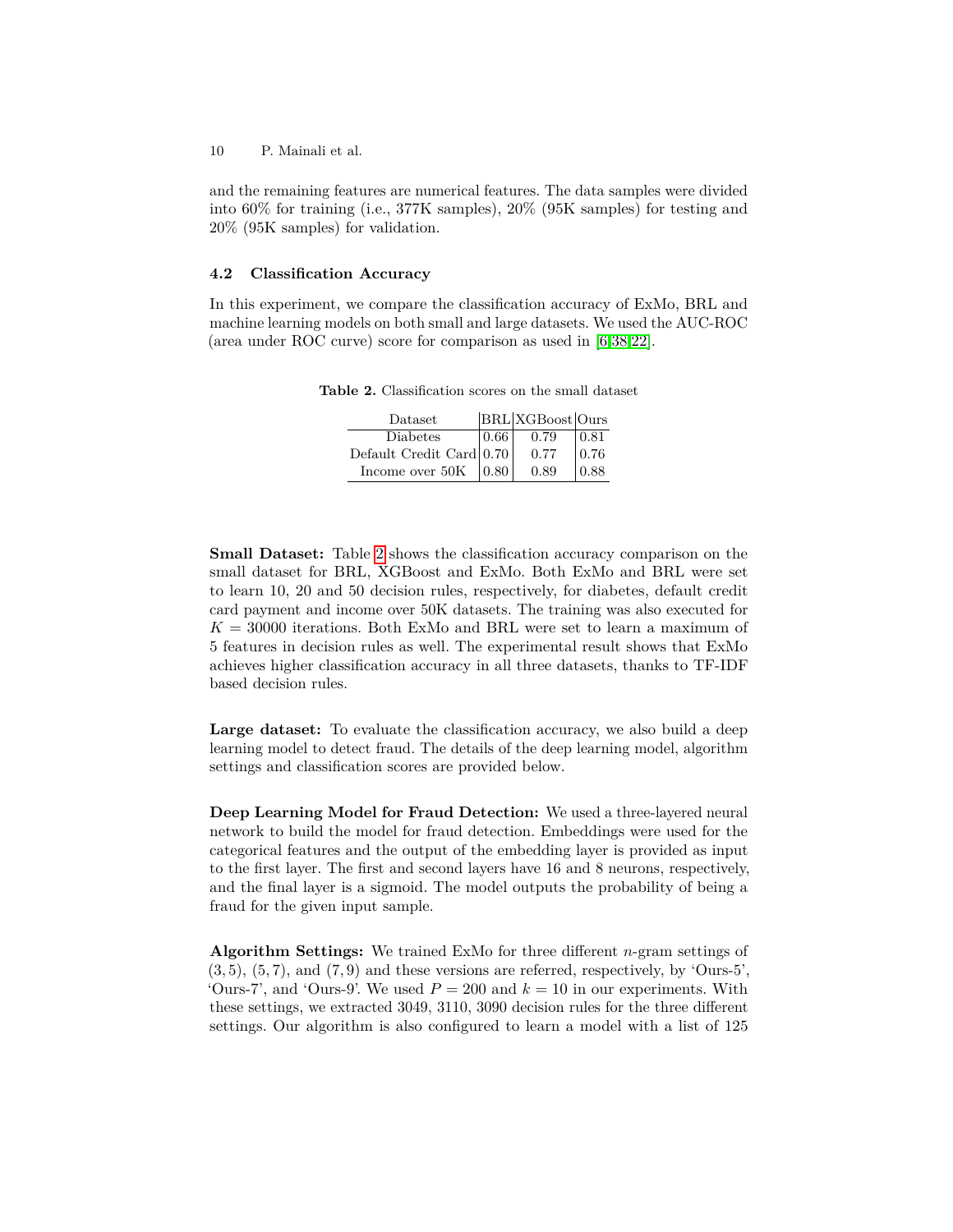decision rules. For the BRL algorithm, we used the maximum cardinality of 7 and the minimum support values of 75 and 65, respectively, for the negative and positive classes. With these settings, we extracted 3,600 decision rules. We also set the BRL algorithm to learn a model with a list of 125 decision rules. We used these settings for BRL because we got the best classification accuracy.

<span id="page-10-0"></span>**Table 3.** Classification scores on the IEEE-CIS Fraud dataset

|          | Method   AUC-ROC |
|----------|------------------|
| XGBoost  | 0.93             |
| Neural   | 0.92             |
| BRL      | 0.69             |
| $Ours-5$ | 0.82             |
| $Ours-7$ | 0.87             |
| $Ours-9$ | 0.89             |

**Classification scores:** Table [3](#page-10-0) shows the classification accuracy comparison among different methods on test data. We also provide results for three versions of ExMo: 'Ours-5', 'Ours-7', and 'Ours-9'. We also implemented the XGBoost model that had won the competition in Kaggle [\[6\]](#page-18-16) and the result is given in the table for the comparison. The experimental results show that ExMo achieves a score that is very close to the deep neural network method and provides a significant improvement (20%) over the BRL algorithm. The score saturates around 'Ours-7', hence this model could be used in practice, which achieves a better trade-off of achieving higher accuracy and at the same time providing a compact explanation with fewer features.

### **4.3 Model Comparison**

In this section, we give the comparison between the models learnt by our algorithm and the BRL algorithm for the diabetes dataset. For diabetes, the plasma or blood glucose level is the main factor that indicates whether someone has diabetes or not. A High blood glucose level is a sign of diabetes. A blood glucose level below 95 is considered normal, 95-152 is considered pre-diabetic, and above 153 is considered diabetic [\[4\]](#page-18-17). Therefore, the plasma glucose level is the primary feature whether some have diabetes or not. The higher value of body mass also increases the risk of being diabetic and a higher value not necessarily means diabetes. The risk of diabetes also increases with age. With these characteristics in mind, we will evaluate the model learnt by ExMo and BRL.

Table [4](#page-11-0) shows the model learnt by ExMo and BRL for the diabetes dataset. The decision rules in the ExMo model uses plasma glucose levels extensively, which is almost in every decision rule in the model compared to the decision rules in the model obtained by BRL. The first decision rule in ExMo uses plasma\_glucose in the range 127 to 166 and body\_mass\_index above 29 features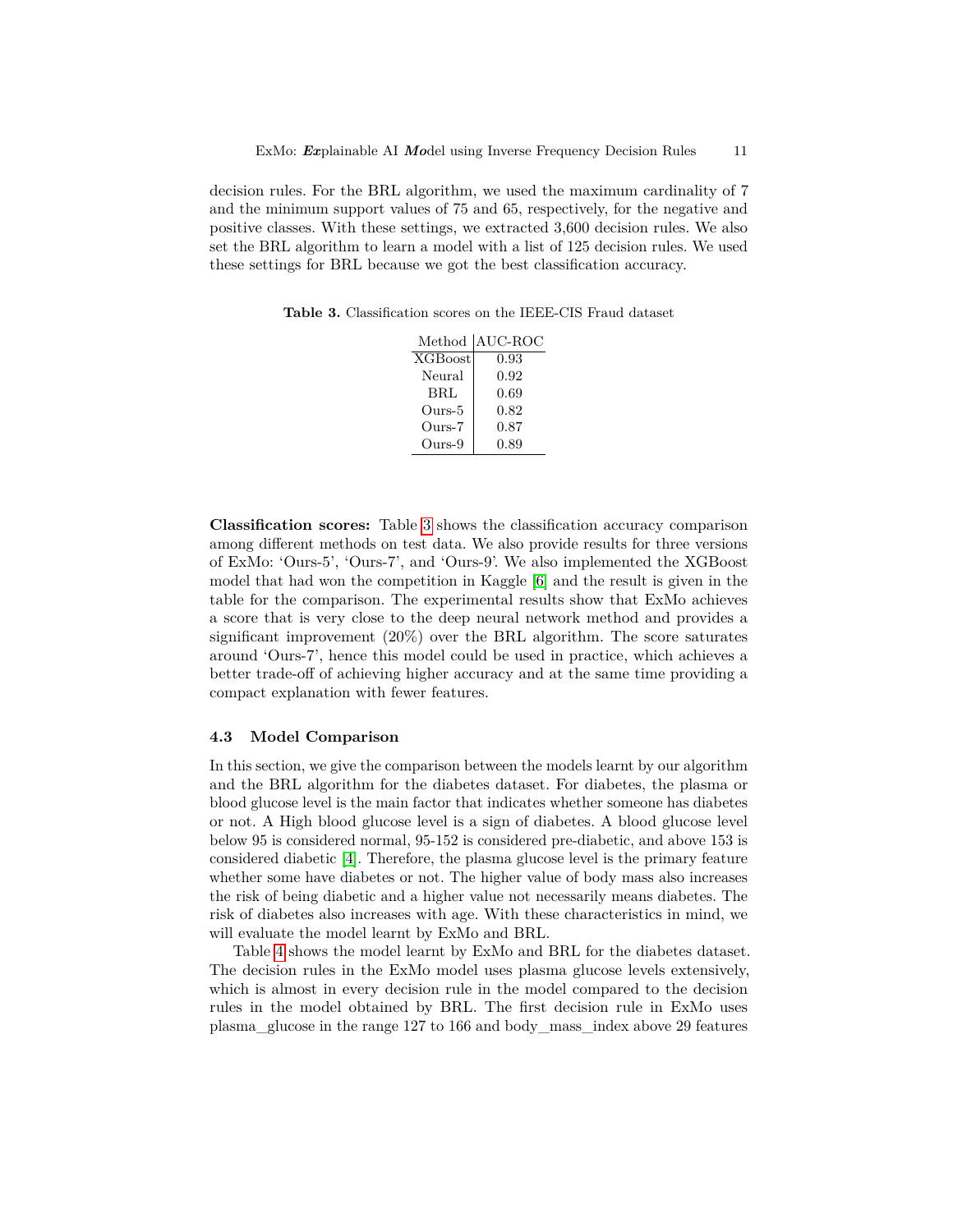<span id="page-11-0"></span>

|  |  | Table 4. Model comparison |
|--|--|---------------------------|
|--|--|---------------------------|

| ExMo                                                                             |
|----------------------------------------------------------------------------------|
| IF plasma_glucose:127.5_to_166.5 AND body_mass_index:29.65_to_inf THEN           |
| probability of diabetes: 76.0%                                                   |
| ELSE IF plasma_glucose:127.5_to_166.5 THEN probability of diabetes: 41.5%        |
| ELSE IF age:-inf_to_28.5 AND body_mass_index:-inf_to_29.65 THEN                  |
| probability of diabetes: 2.7%                                                    |
| ELSE IF plasma_glucose:-inf_to_99.5 THEN probability of diabetes: 22.5%          |
| ELSE IF plasma_glucose:99.5_to_127.5 AND age:-inf_to_28.5 AND                    |
| times_pregnant:-inf_to_6.5 THEN probability of diabetes: 30.1%                   |
| ELSE IF plasma_glucose: $99.5\_$ to 127.5 THEN probability of diabetes: $60.9\%$ |
| ELSE probability of diabetes: $54.1\%$                                           |
| $_{\rm BRL}$                                                                     |
| IF age:28.5 to inf AND body mass index:29.65 to inf THEN                         |
| probability of diabetes: 74.9%                                                   |
| ELSE IF age:28.5_to_inf THEN probability of diabetes: 44.2%                      |
| ELSE IF serum_insulin:-inf_to_16.0 AND body_mass_index:29.65_to_inf THEN         |
| probability of diabetes: 59.6%                                                   |
| ELSE IF age:28.5 to inf THEN probability of diabetes: 50.0%                      |
| ELSE IF body mass index:-inf to 29.65 THEN probability of diabetes: $8.1\%$      |
| ELSE IF plasma_glucose:99.5_to_127.5 THEN probability of diabetes: $16.7\%$      |
| ELSE IF body mass index:-inf to 29.65 THEN probability of diabetes: $50.0\%$     |
| ELSE IF age:-inf_to_28.5 THEN probability of diabetes: 50.6%                     |
| ELSE probability of diabetes: 50.0%                                              |

to give a prediction of 0.76. On the other hand, the first rule in BRL uses age above 28 and body\_mass\_index above 29 features to give a prediction of 0.75, completely ignoring the plasma glucose level to give such a high prediction score. Subsequently, the decision rules in the model obtained by ExMo consisted of plasma glucose and other features such as age, body mass index, and the number of times the pregnancy had occurred. The model obtained by BRL consists of plasma glucose only on the 6th decision rule. Most of the decisions are based on age and body mass index. Theoretically, it is more accurate to look at the plasma glucose level as it is a primary feature and ExMo has been rightfully using this feature for prediction. Therefore, qualitatively, ExMo is able to learn a better model than BRL, thanks to TF-IDF based decision rules.

### <span id="page-11-1"></span>**4.4 Textual Explanation**

In this section, we provide more details on how the textual explanation can also be generated, so that non-expert users can easily understand the explanation. Table [5](#page-12-0) shows the template that is used to format the explanation from the decision rule that was triggered. The 'application name' is the name of the application (e.g. diabetes) and the 'probability' is the output of the ExMo model. Depending on the feature types in the triggered decision rule, the templates from 1 to 4 given in Table [5](#page-12-0) are used to format the explanation. The first feature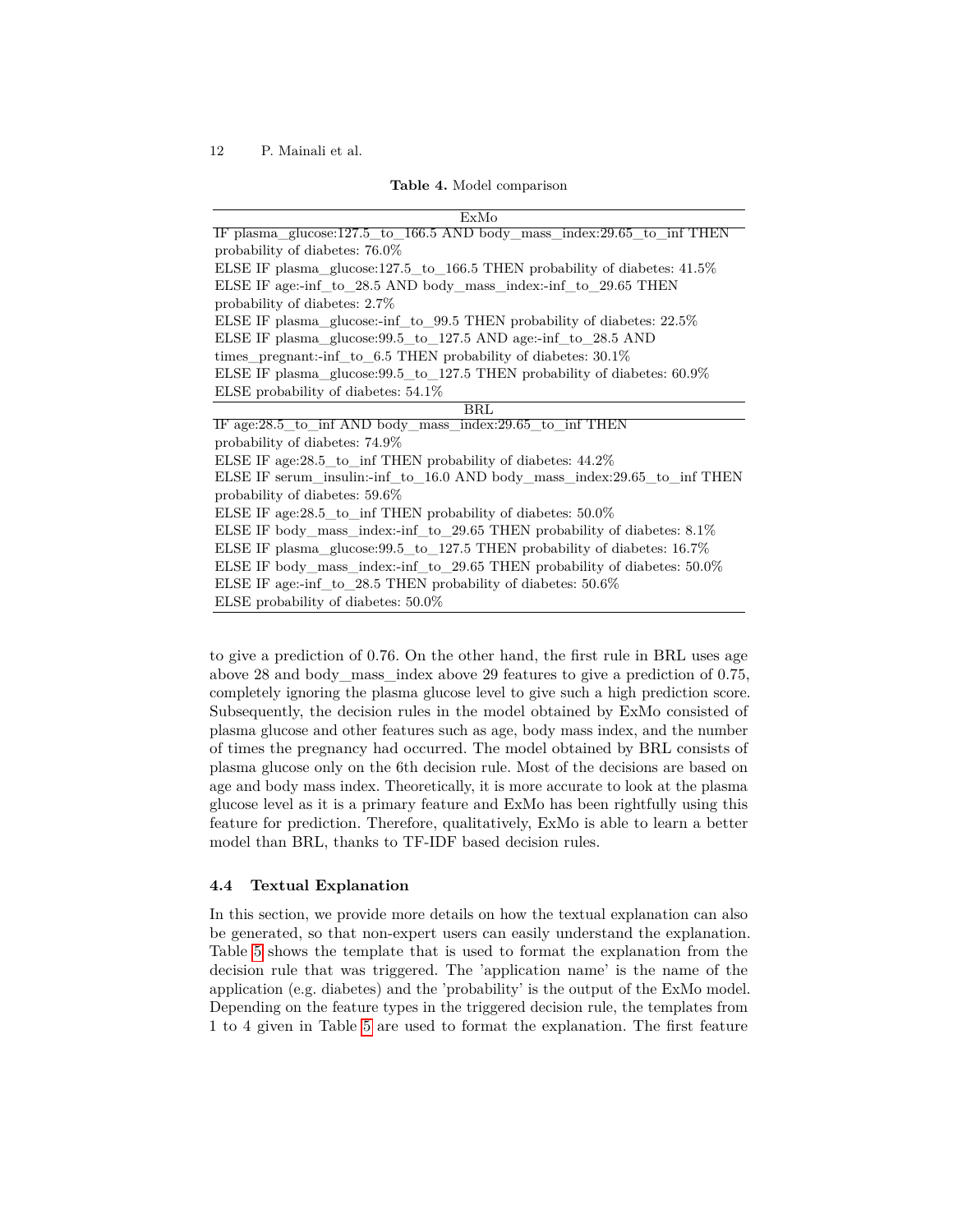| Template for Explanation                             |                                                                                      |  |  |
|------------------------------------------------------|--------------------------------------------------------------------------------------|--|--|
| Prob. of {application name} is {probability} because |                                                                                      |  |  |
| 1. abs. value                                        | $\{\text{feature name}\}\$ is $\{\text{value}\}\$                                    |  |  |
| 2. -inf to value                                     | $ \{\text{feature name}\}(\{\text{feature value}\})\ $ is below $\{\text{value}\}\$  |  |  |
|                                                      | $\{\text{feature name}\}(\{\text{feature value}\})$ is between $\{\text{value}\_!\}$ |  |  |
| 3. value_1_to_value_r to {value_r}                   |                                                                                      |  |  |
| 4. value to inf                                      | {\fracture name} ({\fracture value}) is above {\value}                               |  |  |

<span id="page-12-0"></span>**Table 5.** Template for the textual explanation depending on rule types 1-4

type is a feature with some absolute value, the second feature type considers a range of feature values from -infinity to some feature value, the third feature type considers a range of feature values from *value*\_*l* to *value*\_*r* and finally the fourth feature type considers a range of feature values from some feature value to infinity. The feature name and feature value are obtained from the input data sample.

<span id="page-12-1"></span>**Table 6.** Data samples for a textual explanation

|       | plasma glucose serum insulin body mass index times pregnant age label |    |  |
|-------|-----------------------------------------------------------------------|----|--|
| 152.0 |                                                                       | 33 |  |
| 108.0 | 30.8                                                                  |    |  |

Table [7](#page-13-0) shows the explanations generated by ExMo and BRL for the positive and negative data samples given in Table [6.](#page-12-1) The template given in Table [5](#page-12-0) is used to convert the triggered decision rule into the textual explanation. For the positive sample, the first decision rule in the model for both ExMo and BRL in Table [4](#page-11-0) is triggered. The explanation generated by ExMo states that the probability of diabetes is 0*.*76 because the plasma glucose is in the higher range of 127 to 166 and body mass index is in the higher range and above the threshold value of 29. Similarly, for BRL, the first decision rule is triggered and the textual that is obtained using the template is shown in the table. For the negative sample, the 5th and 3rd rules are triggered, respectively for ExMo and BRL. The textual explanation generated by ExMo states that the probability of diabetes is 0*.*3 because the plasma glucose is between 99.5 to 127.5, the patient is young in the age of 21 which is below 28 and the number of pregnancies that occurred so far is 2.0 and below some threshold of 6.5. It is quite clear that the textual explanation is easily understandable and readable by non-experts.

# **4.5 Comparison with Model-Agnostic Explanation**

In this section, we compare the explanations generated by our method, BRL and model agnostic explanation methods such as SHAP, LIME, Anchor and IG. We used the large dataset of fraud detection for the experiment. For the model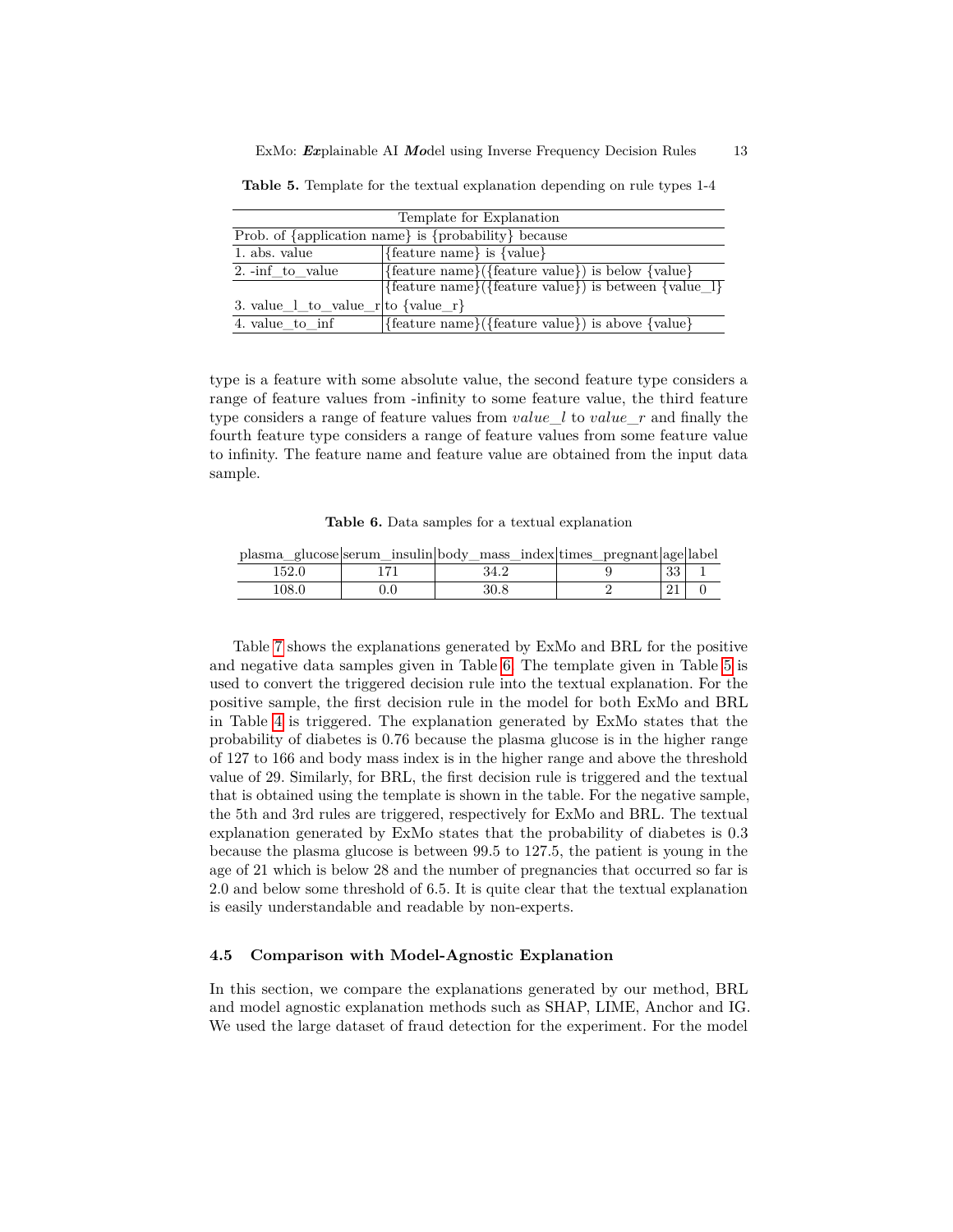<span id="page-13-0"></span>Method Textual Explanation Positive sample (label 1) BRL Prob. of diabetes is 0.75 because age (33.0) is above 28.5 and body mass index  $(34.2)$  is above 29.65 Ours Prob. of diabetes is 0.76 because plasma\_glucose (152.0) is between 127.5 to 166.5 and body\_mass\_index (34.2) is above 29.65 Negative sample (label 0) BRL Prob. of diabetes is 0.6 because serum insulin  $(0.0)$  is below 16.0 and body\_mass\_index (30.8) is above 29.65 Ours Prob. of diabetes is 0.3 because plasma\_glucose (108.0) is between 99.5 to 127.5 and age (21.0) is below 28.5 and times\_pregnant  $(2.0)$  is below 6.5

**Table 7.** Textual explanation of positive and negative samples in the diabetes dataset

agnostic methods, we also need a deep learning model to explain the decision. Hence, we used a deep neural network for fraud detection as discussed earlier.

**Algorithm Settings** We used the implementation provided by the authors for SHAP [\[10\]](#page-18-18), LIME [\[8\]](#page-18-19), Anchor [\[2\]](#page-18-20) and BRL [\[22\]](#page-18-4). For Integrated Gradients, we used the implementation provided in [\[21\]](#page-18-21). For SHAP, we also needed to provide the background samples. We selected all fraud samples and the equal number of the non-fraud samples from the training data as the background samples. Since the dataset is unbalanced, providing the background samples in this way gives more stable explanations in our experiments.

**Common Features in Explanations:** In this experiment, we report how many matching features are found in the explanation given by different algorithms. Ideally, we would like to have same features in the explanation for all the algorithms. In this experiment, we used 10 thousand samples from the test set. All 4 thousand fraud samples and the remaining randomly sampled 6 thousand non-fraud samples are used. We used the 'Ours-7' version of our algorithm, which generates at most 7 features in explanation. The remaining algorithms (SHAP, LIME, IG, and Anchor) used in the comparison are also set to generate 7 features in the explanation. The number of matching features in the explanations are counted. Fig. [1](#page-14-0) shows a distribution of counts of features that are common in the explanations given by the different combinations of the algorithms. The result shows that ExMo finds significantly more matching features with other methods in explanation as compared to the BRL algorithm. For the BRL algorithm, around 85% of the samples did not have any matching features with the explanation generated by LIME, IG, and SHAP. For ExMo, only around 40% of the samples did not have any common features in the explanation.

**Instance Explanations:** In this section, we provide the results of the explanation generated by different algorithms. Figures [2](#page-15-0) and [3](#page-16-0) show explanations gener-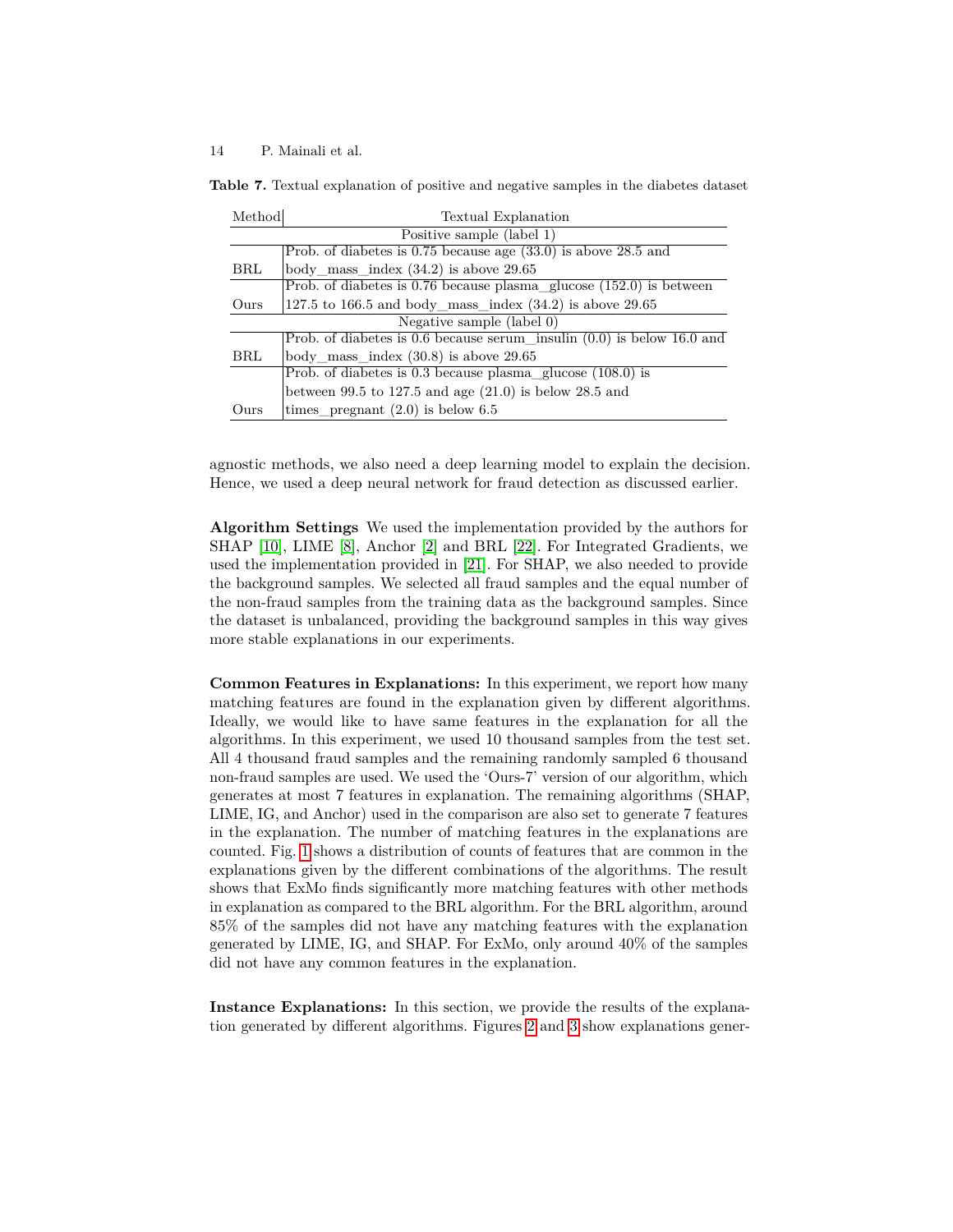

<span id="page-14-0"></span>**Fig. 1.** The number of features that are common in explanation generated by the different algorithms.

ated by SHAP, LIME, IG, Anchor, BRL, and our approach for non-fraudulent and fraudulent transactions, respectively. The model predictions for the nonfraudulent transaction used in Fig. [2](#page-15-0) are 0.005, 0.512, and 0.345, respectively, for the deep learning model, BRL and ExMo. In this example, two and three common features in the explanation are found by ExMo and SHAP and IG, respectively. The features 'C11' and 'C1' are common in the explanation given by SHAP and ExMo. The three features 'C14', 'C11', and 'C1' are common in the explanation given by IG and our approach. For the fraudulent transaction given in Fig. [3,](#page-16-0) the predictions are 0.70, 0.89, and 0.95 for the deep learning model, BRL and ExMo. There are one and two common features in the explanation for SHAP and IG with ExMo, respectively.

**Discussion:** SHAP, LIME and IG provide explanations in terms of feature importance, providing positive and negative contributions. For example, the SHAP explanation shown in  $2(a)$  gives the importance of each feature 'ProductCD', 'C11', 'C1', etc. that contribute positively to the prediction. The feature explanation only provides information in terms of importance. In our approach, BRL and Anchor provide explanations in the form of a decision rule, which is different from the feature importance. The explanation is given in terms of comparison, i.e., if the feature value is greater than or equal to some value. Therefore, the explanation of the decision rule is in the absolute sense (i.e., pointing out the feature value or feature value range), while the explanations in the form of feature importance are in the relative sense in terms of percentage of contribution. Therefore, the textual explanation as we discussed in Sec. [4.4](#page-11-1) will not be possible for model agnostics explanation techniques as only feature importance's are known. One thing to note is that the features in the decision rule do not give importance to any features and also they are not presented in the sequence of their importance.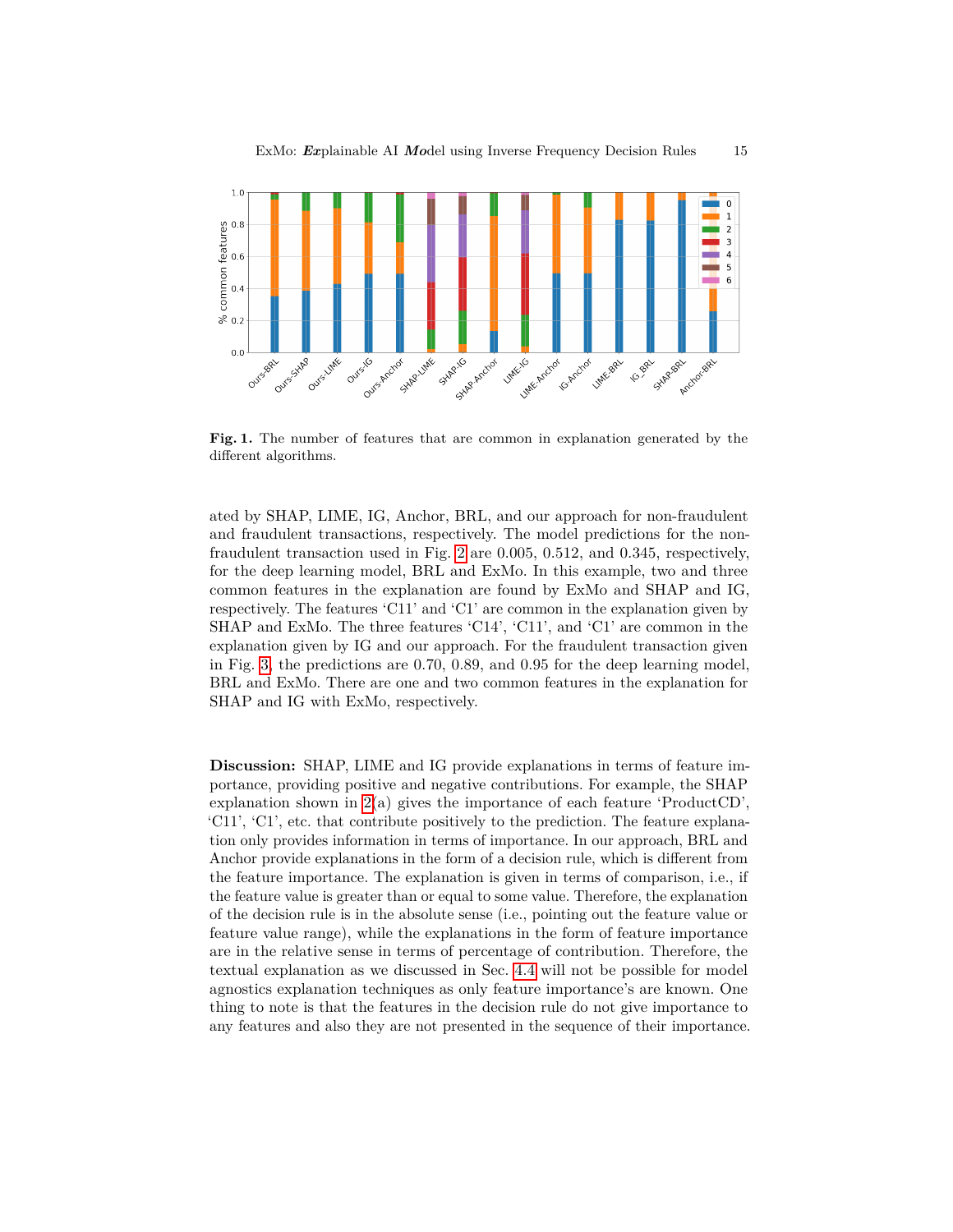

<span id="page-15-0"></span>**Fig. 2.** Explanations computed for a non-fraud sample by: (a) SHAP, (b) LIME, (c) Anchor, (d) Integrated Gradients, (e) BRL and (f) Ours. The values of the features that appeared in the explanations are: ProductCD: S, C1: 1.0, C5: 0.0, C6: 0.0, C9: 0.0, C11: 1.0, C14: 1.0, P\_emaildomain: NULL, R\_emaildomain: anonymous.com, card1: 1675, card3: 150.0, aadr1: 330.0, addr2: 87.0, id\_03: 0.0, id\_11: 100.0, D4: NULL, D5: NULL.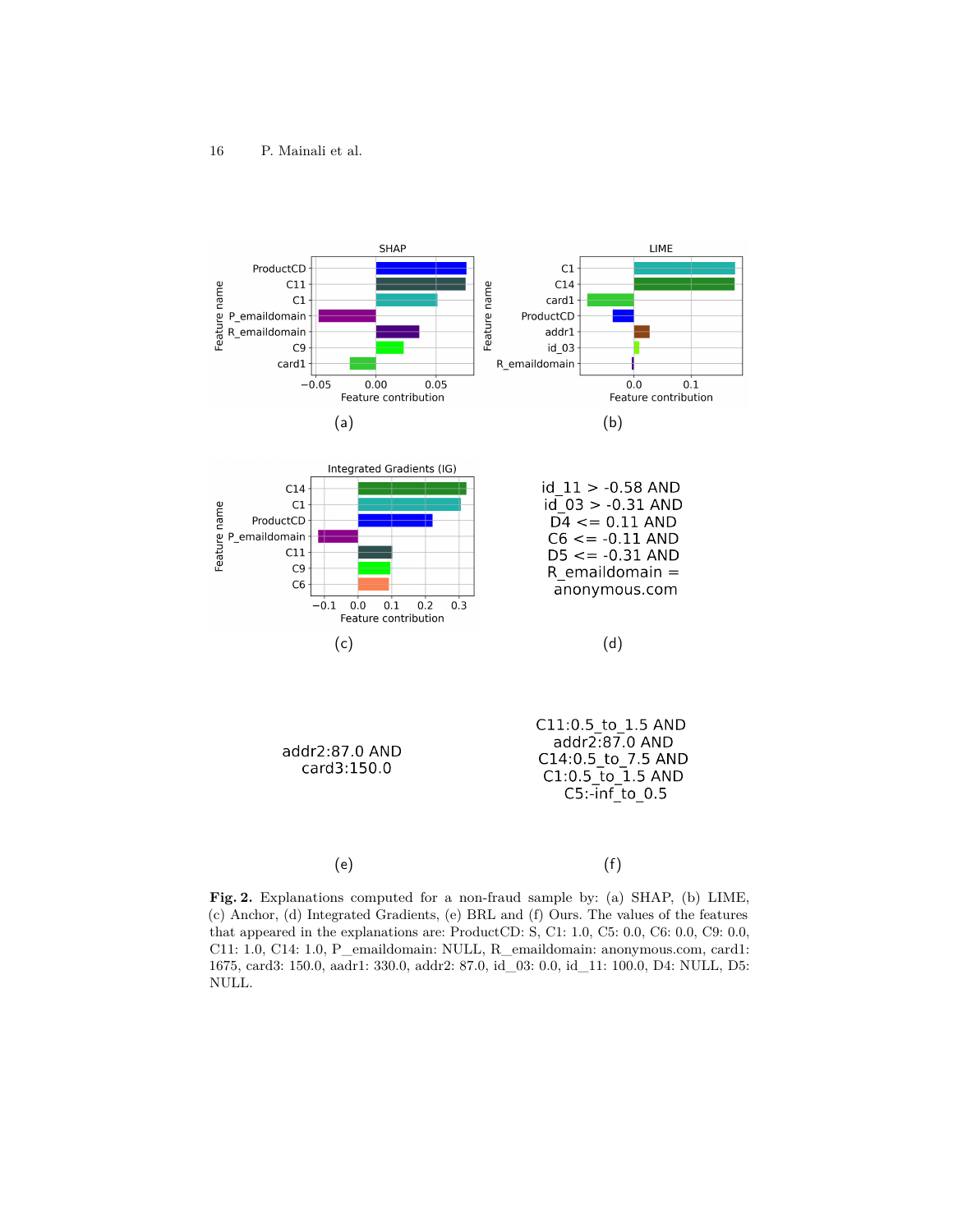

 $(e)$  (f)

<span id="page-16-0"></span>**Fig. 3.** Explanations computed for a fraud sample by: (a) SHAP, (b) LIME, (c) Anchor, (d) Integrated Gradients, (e) BRL and (f) Ours. The values of the features that appeared in the explanations are: ProductCD: C, C1: 3.0, C5: 0.0, C6: 1.0, C9:0.0, C14: 0.0, TransactionAmt: 36.581, R\_emaildomain: outlook.com, card1: 9633, card2: 130.0, card3: 185.0, DeviceInfo: NULL, DeviceType: mobile, dist1: NULL, id\_02: 522232.0, id\_03: NULL, id\_04: NULL, D3: NULL, D4: 0.0, D5: 0.0, D11: NULL.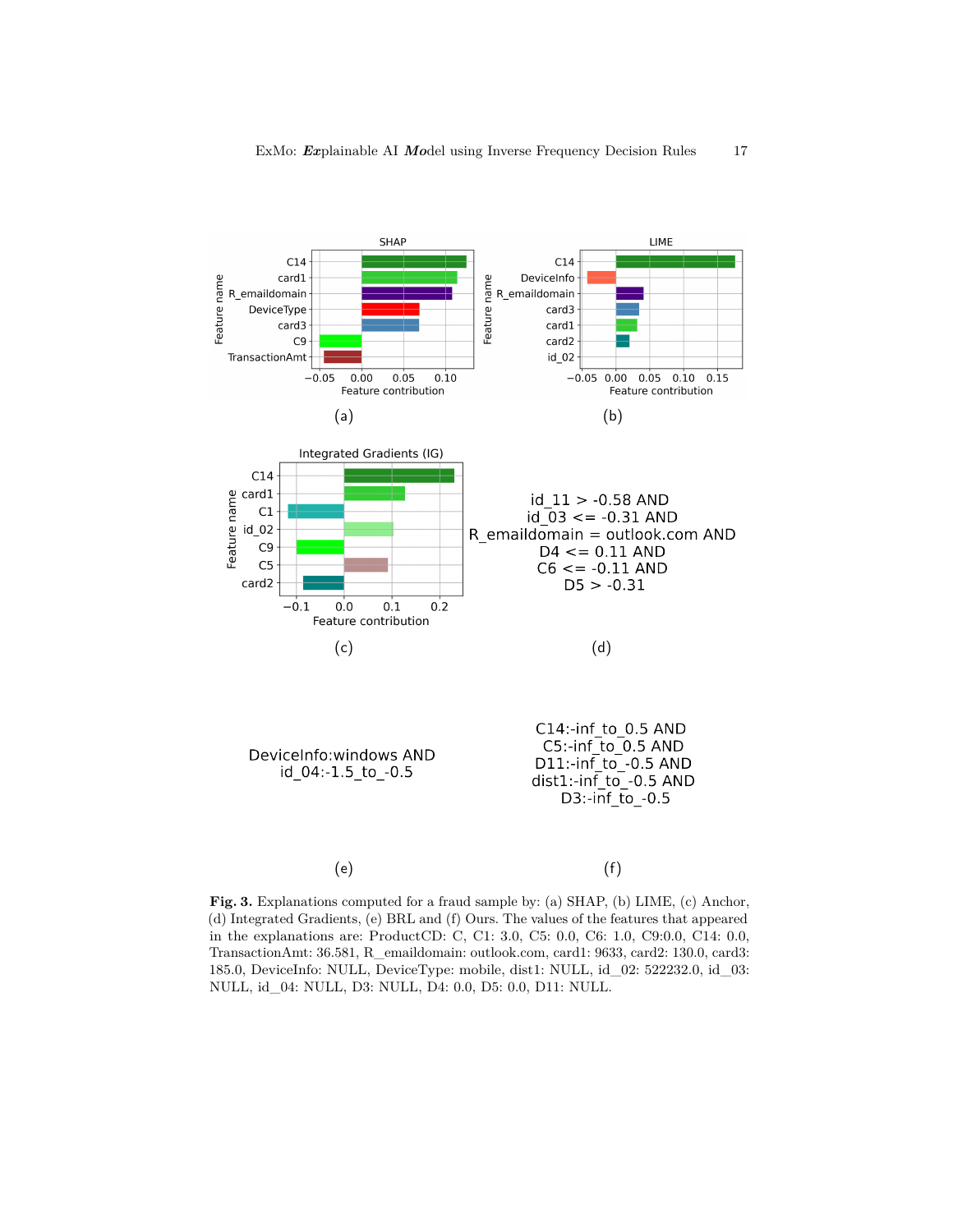### **4.6 Execution Time**

Table [8](#page-17-0) shows execution time in seconds to compute the explanation for the IEEE-CIS fraud dataset. The experiments were carried out on a Linux server with Intel<sup>®</sup> Xeon<sup>®</sup> Silver 4114 CPU running at 2.20GHz. ExMo and BRL are computationally very efficient compared to the other methods. Both methods only need to discretize the numerical inputs and then perform comparisons with the decision rules. Both prediction and explanation are computed very efficiently. Anchor has the largest computational overhead. The computational efficiency of ExMo can be particularly useful in real-time use cases that need to provide a prediction and explanation within specific time limits.

<span id="page-17-0"></span>**Table 8.** Execution time to compute prediction and explanation in seconds

| Method Execution Time |       |  |  |  |
|-----------------------|-------|--|--|--|
| Ours-7                | 0.41  |  |  |  |
| $_{\rm BRL}$          | 0.42  |  |  |  |
| ЮG                    | 3.22  |  |  |  |
| LIME                  | 3.25  |  |  |  |
| <b>SHAP</b>           | 5.21  |  |  |  |
| Anchor                | 67.25 |  |  |  |

# **5 Conclusion**

In this paper, we proposed a new method to compute decision rules and build a more accurate interpretable machine learning model, named ExMo. ExMo uses the TF-IDF algorithm to extract decision rules, hence we are able to extract higher-quality decision rules compared to the frequent pattern mining approach used in the original BRL algorithm. The efficacy of ExMo is also validated on several datasets with different sample and feature sizes. The validation of ExMo on fraud detection, which is a very complex and challenging problem for machine learning systems, shows that ExMo can achieve accuracy very close to the black-box deep learning method. We also demonstrated with the experiments that with the use of these decision rules on fraud detection applications that ExMo can achieve  $\approx 20\%$  higher accuracy. We also demonstrated that the textual explanation can be provided by ExMo, which could be used to communicate decisions to non-expert users. We conclude that our approach will be useful for high-stake applications since it not only achieves better accuracy but also provides explanations in a more human-friendly way. An additional advantage is that the model can also be inspected by regulators for bias and fairness, in a way that is user friendly and easy to understand.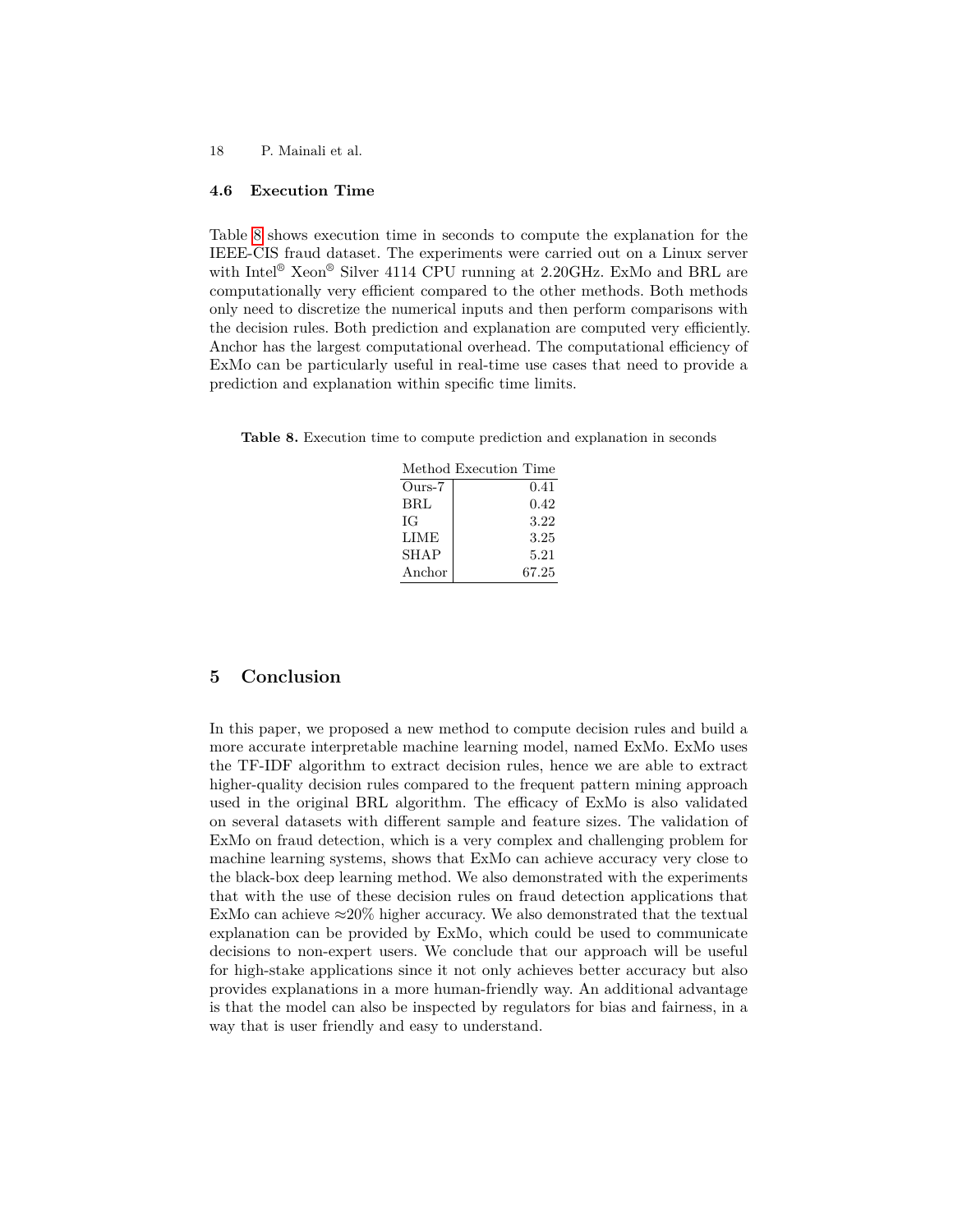# **References**

- <span id="page-18-2"></span>1. A right to explanation. [https://www.europarl.europa.eu/RegData/etudes/STUD/](https://www.europarl.europa.eu/RegData/etudes/STUD/2020/641530/EPRS_STU(2020)641530_EN.pdf) [2020/641530/EPRS\\_STU\(2020\)641530\\_EN.pdf,](https://www.europarl.europa.eu/RegData/etudes/STUD/2020/641530/EPRS_STU(2020)641530_EN.pdf) accessed: 2021-05-07
- <span id="page-18-20"></span>2. Anchor Implementation. [https://github.com/marcotcr/anchor,](https://github.com/marcotcr/anchor) accessed: 2021-04-18
- <span id="page-18-14"></span>3. Default credit card dataset. [https://archive.ics.uci.edu/ml/datasets/default+of+](https://archive.ics.uci.edu/ml/datasets/default+of+credit+card+clients) [credit+card+clients,](https://archive.ics.uci.edu/ml/datasets/default+of+credit+card+clients) accessed: 2021-10-18
- <span id="page-18-17"></span>4. Diabetes plasma glucose ranges. [https://labtestsonline.org.uk/tests/glucose-tests,](https://labtestsonline.org.uk/tests/glucose-tests) under: What does the test result mean?, Accessed: 2021-10-18
- <span id="page-18-0"></span>5. How AI Boosts Industry Profits and Innovation. [https://www.accenture.com/fr-fr/](https://www.accenture.com/fr-fr/_acnmedia/36dc7f76eab444cab6a7f44017cc3997.pdf) [\\_acnmedia/36dc7f76eab444cab6a7f44017cc3997.pdf,](https://www.accenture.com/fr-fr/_acnmedia/36dc7f76eab444cab6a7f44017cc3997.pdf) accessed: 2020-10-18
- <span id="page-18-16"></span>6. IEEE-CIS Fraud Dataset. [https:/www.kaggle.com/c/ieee-fraud-detection/overview,](https:/www.kaggle.com/c/ieee-fraud-detection/overview) accessed: 2020-09-30
- <span id="page-18-15"></span>7. Income over 50K. [https://archive.ics.uci.edu/ml/datasets/adult,](https://archive.ics.uci.edu/ml/datasets/adult) accessed: 2021-10- 18
- <span id="page-18-19"></span>8. LIME Implementation. [https://github.com/marcotcr/lime,](https://github.com/marcotcr/lime) accessed: 2021-04-18
- <span id="page-18-13"></span>9. PIMA diabetes dataset. [https://www.kaggle.com/kumargh/](https://www.kaggle.com/kumargh/pimaindiansdiabetescsv) [pimaindiansdiabetescsv,](https://www.kaggle.com/kumargh/pimaindiansdiabetescsv) accessed: 2021-10-18
- <span id="page-18-18"></span>10. SHAP Implementation. [https://github.com/slundberg/shap,](https://github.com/slundberg/shap) accessed: 2021-04-18
- <span id="page-18-1"></span>11. Understanding Machines: Explainable AI. [https://www.accenture.com/\\_acnmedia/](https://www.accenture.com/_acnmedia/PDF-85/Accenture-Understanding-Machines-Explainable-AI.pdf) [PDF-85/Accenture-Understanding-Machines-Explainable-AI.pdf,](https://www.accenture.com/_acnmedia/PDF-85/Accenture-Understanding-Machines-Explainable-AI.pdf) accessed: 2020- 10-18
- <span id="page-18-3"></span>12. Adadi, A., Berrada, M.: Peeking inside the black-box: A survey on explainable artificial intelligence (xai). IEEE Access **6**, 52138–52160 (2018)
- <span id="page-18-11"></span>13. Bach, S., Binder, A., Montavon, G., Klauschen, F., Müller, K.R., Samek, W.: On pixel-wise explanations for non-linear classifier decisions by layer-wise relevance propagation. PLOS ONE **10**(7), 1–46 (07 2015)
- <span id="page-18-10"></span>14. Bertossi, L.E., Li, J., Schleich, M., Suciu, D., Vagena, Z.: Causality-based explanation of classification outcomes. CoRR **abs/2003.06868** (2020), [https://arxiv.org/](https://arxiv.org/abs/2003.06868) [abs/2003.06868](https://arxiv.org/abs/2003.06868)
- <span id="page-18-8"></span>15. Brito, L.C., Susto, G.A., Brito, J.N., Duarte, M.A.V.: An explainable artificial intelligence approach for unsupervised fault detection and diagnosis in rotating machinery. CoRR (2021), <https://arxiv.org/abs/2102.11848>
- <span id="page-18-6"></span>16. Collaris, D., Vink, L.M., van Wijk, J.J.: Instance-level explanations for fraud detection: A case study. CoRR (2018), <http://arxiv.org/abs/1806.07129>
- <span id="page-18-7"></span>17. Coma-Puig, B., Carmona, J.: An iterative approach based on explainability to improve the learning of fraud detection models. CoRR **abs/2009.13437** (2020), <https://arxiv.org/abs/2009.13437>
- <span id="page-18-12"></span>18. Fayyad, U.M., Irani, K.B.: Multi-interval discretization of continuous-valued attributes for classification learning. In: International Joint Conferences on Artificial Intelligence. pp. 1022–1029 (1993)
- <span id="page-18-5"></span>19. Han, J.: Mining frequent patterns without candidate generation: A frequent-pattern tree approach. Data Mining and Knowledge Discovery **8**, 53–87 (01 2004)
- <span id="page-18-9"></span>20. Huang, Q., Yamada, M., Tian, Y., Singh, D., Yin, D., Chang, Y.: Graphlime: Local interpretable model explanations for graph neural networks. CoRR (2020), <https://arxiv.org/abs/2001.06216>
- <span id="page-18-21"></span>21. Klaise, J., Van Looveren, A., Vacanti, G., Coca, A.: Alibi: Algorithms for monitoring and explaining machine learning models (2019), <https://github.com/SeldonIO/alibi>
- <span id="page-18-4"></span>22. Letham, B., Rudin, C., McCormick, T., Madigan, D.: Interpretable classifiers using rules and bayesian analysis: Building a better stroke prediction model. The Annals of Applied Statistics **9**, 1350–1371 (09 2015)